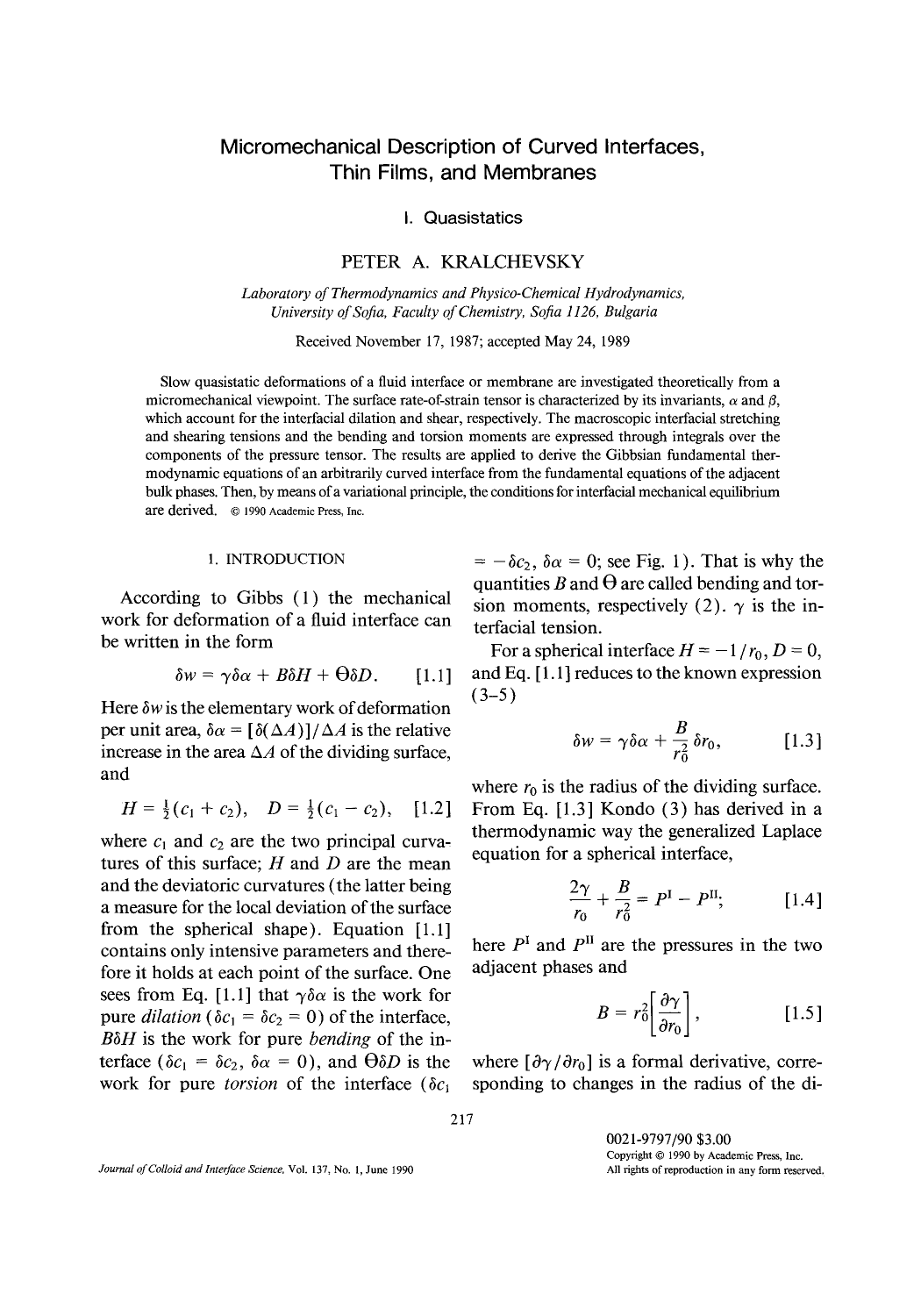

FIG. 1. Bending and torsion modes of deformation of a surface element.

viding surface,  $r_0$ , at fixed physical state [ for details see Refs. (4-6)]. Obviously the bending moment, B, is zero at the Gibbsian surface of tension, where  $\gamma$  has minimum value and the formal derivative in Eq. [1.5] is zero. When the interface is a thin liquid film intervening between two bulk phases,  $\gamma$  is the film tension characterizing the film as a membrane of zero thickness  $(5, 6)$ .

Tolman (7) and Buff (8) derived the following expressions for the interfacial tension  $\gamma$  and bending moment B of a spherical interface:

$$
\gamma = \int_{r_1}^{r_{\rm II}} \left[ \bar{P} - P_{\rm T}(r) \right] \frac{r^2}{r_0^2} \, dr, \qquad [1.6]
$$

$$
B = \frac{2}{r_0} \int_{r_1}^{r_{\text{II}}} \left[ \bar{P} - P_{\text{T}}(r) \right] (r_0 - r) r dr. \quad [1.7]
$$

Here  $P_T(r)$  is the tangential (with respect to the spherical dividing surface) component of the real nonisotropic pressure tensor,

$$
\mathbf{P} = P_{\mathbf{N}} \mathbf{e}_r \mathbf{e}_r + P_{\mathbf{T}} (\mathbf{e}_\theta \mathbf{e}_\theta + \mathbf{e}_\varphi \mathbf{e}_\varphi), \quad [1.8]
$$

with  $e_r$ ,  $e_\theta$ , and  $e_\varphi$  being the unit vectors of the local basis in spherical coordinates  $r, \theta, \varphi; \overline{P}$ is the isotropic pressure in the two adjacent phases:

$$
\bar{P} = P^{1}\theta(r_{0} - r) + P^{II}\theta(r - r_{0}), \quad [1.9]
$$

$$
\theta(x) = 1 \quad \text{for} \quad x > 0;
$$

$$
= 0 \quad \text{for} \quad x < 0. \quad [1.10]
$$

Eqs. [1.6] and [1.7] express the interfacial tension,  $\gamma$ , and the bending moment, B, as surface excess quantities. Indeed,  $P_T(r)$  is the tangential component of the real pressure tensor **P**, whereas  $\overline{P}$  is the isotropic pressure in the idealized system, which is composed of two

bulk phases and a mathematical dividing surface between them. The condition  $B = 0$  determines the so-called "surface of tension" (4).

Buff(9, 10) derived expressions of the type of Eqs. [1.6] and [1.7] for  $\gamma$ , B, and  $\Theta$  in the general case of an arbitrarily curved interface. However, he used some approximations. Some years later Murphy (2) derived rigorous expressions for  $\gamma$ , B, and  $\Theta$ , but for the special case, when the pressure tensor  $P$  is transversely isotropic. (The definitions of the bending and torsion moments in the work of Murphy (2) are somewhat different from the definitions of Gibbs  $(1)$ , which are used here.)

As pointed out by Evans and Skalak (11), the mechanical and thermodynamical properties of the biomembranes can be successfully described by means of a two-dimensional continuum, analogous to a Gibbs dividing surface. As discussed in Ref.  $(6)$  a thin liquid film can be described macroscopically as a membrane of zero thickness (the so-called "membrane approach"). Then it is possible to describe the mechanical properties of fluidliquid interfaces, thin liquid films, and biomembranes using the same formalism. The equations below in this paper are applicable to interfaces as well as to membranes. The system can be specified by substitution of an appropriate model expression for P in the general equations.

Our purposes in this paper are:

(i) to continue the investigations of the previous authors (2, 9, 10) and to derive expressions for  $\gamma$ , B, and  $\Theta$  of more general validity;

(ii) to derive analogous expression for the shearing tension,  $\zeta$ , which can be important for subjects of the type of the biomembranes (11);

(iii) to derive the local fundamental equations of the interracial thermodynamics from the respective equations in the bulk phases, paying special attention to the role of  $\gamma$ ,  $\zeta$ , B, and  $\Theta$ :

(iv) to derive the condition for interfacial mechanical equilibrium, generalizing Eq.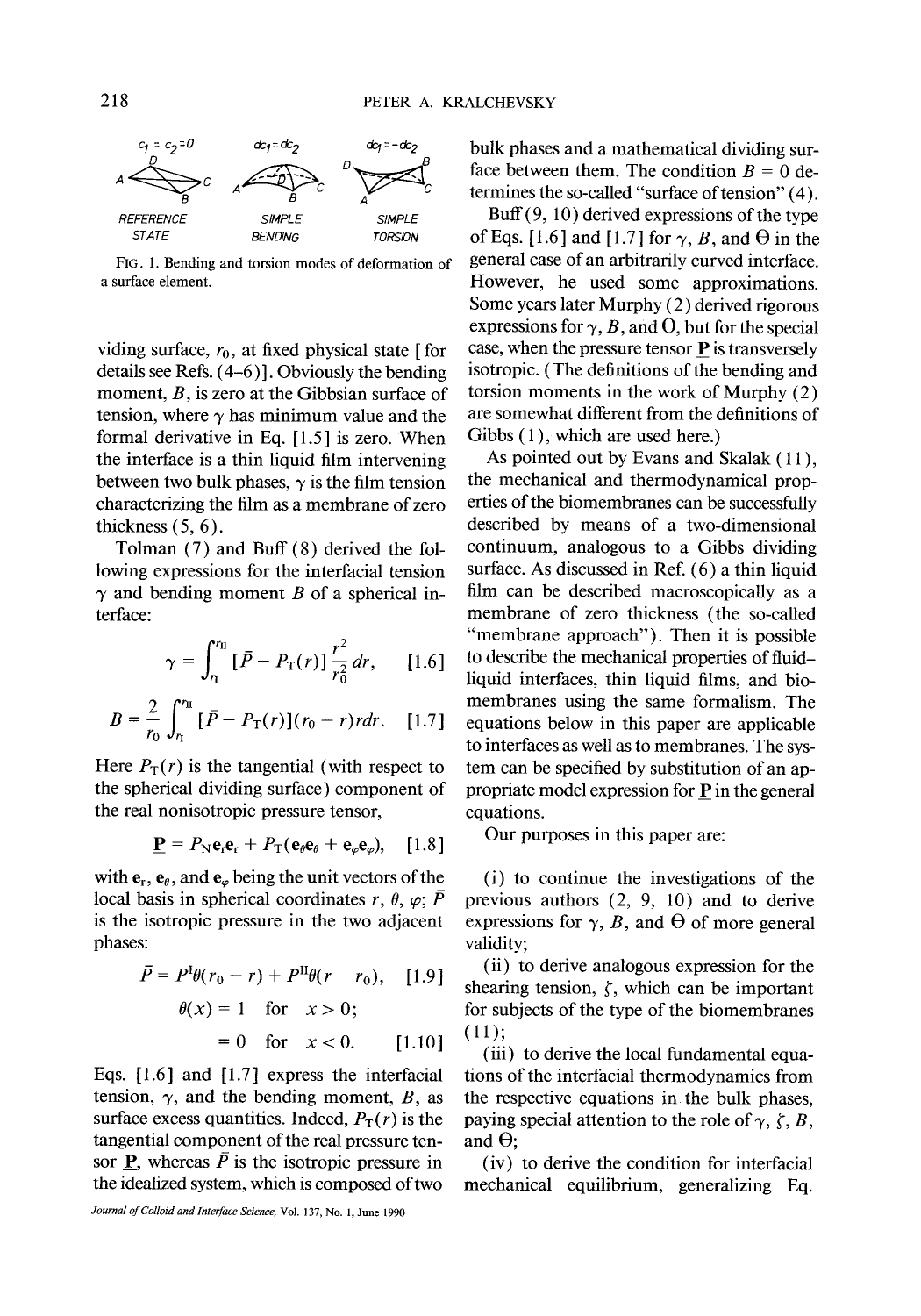[1.4], by means of a thermodynamic variational principle.

It is known that one must impose some physical conditions to define the position of the dividing surface [see, e.g., Refs. (4-6, 12- 14)]. Here and hereafter in this paper the dividing surface supposedly has been chosen in a certain way, irrespective of its concrete definition. The results thus obtained are valid for any choice of the dividing surface. The analysis of the dependence of  $\gamma$ ,  $\zeta$ ,  $B$ , and  $\Theta$  on the choice of the (arbitrarily curved) dividing surface is postponed to further investigations.

Despite the fact that we will finally arrive at some quasistatic relationships, it is convenient to work in the beginning with the rates of change of some quantities with time. Then it is easy to obtain the respective infinitesimal increments of these quantities during an elementary quasistatic process. For example, if  $\delta t$  is a time increment, if  $\Phi$  is the space rateof-strain tensor, and if  $H$  is the time derivative of the mean curvature, H, then  $\delta \Phi = \Phi \delta t$  is the space strain tensor and  $\delta H = H \delta t$  is the differential of  $H$ , which takes part in Eq. [1.1].

### 2. SURFACE RATE-OF-STRAIN TENSOR

Before studying the tensions in a membrane we will discuss briefly its deformations. The mathematical description of surface deformations has been worked out by Scriven (15), Aris (16), Eliassen (17), and Evans and Skalak (11). Some of their results are adapted and extended below according to our needs. The mathematical apparatus of the differential geometry is described in detail in Refs. (17-19).

## *(a) Stretching and Shearing Parameters*

Let  $(u^1, u^2)$  be curvilinear coordinates on the surface, and let  $\mathbf{R}(u^1, u^2, t)$  be the running position vector of the dividing surface. Then

$$
\mathbf{a}_{\mu} = \frac{\partial \mathbf{R}}{\partial u^{\mu}} \quad [2.1]
$$

and

$$
\nabla_{\mathbf{II}} = \mathbf{a}^{\mu} \frac{\partial}{\partial u^{\mu}} \quad [2.2]
$$

are the vectors of the surface basis and the surface gradient operator. Here and hereafter the Greek indices take values 1 and 2, and summation over the repeating indices is carried out. It is known that the curvature tensor

$$
\mathbf{b} = -\nabla_{\mathbf{II}} \mathbf{n} \tag{2.3}
$$

(n is the running unit normal to the surface) is a symmetrical surface tensor, whose eigenvalues are the two principal curvatures,  $c_1$  and  $c_2$ . Then it is clear that the trace of **b** is equal to  $2H$  (cf. Eq. [1.2]) and the determinant of **b** is the Gaussian curvature  $K = c_1 c_2$ .

$$
\underline{\mathbf{U}}_{\mathrm{II}} = \mathbf{a}^{\mu} \mathbf{a}_{\mu} \quad \text{and} \quad \underline{\mathbf{q}} = \frac{1}{D} \left( \underline{\mathbf{b}} - H \underline{\mathbf{U}}_{\mathrm{II}} \right) \ [2.4]
$$

are the surface idemfactor and curvature deviatoric tensor. The eigenvalues of  $q$  are 1 and  $-1$ , whereas both eigenvalues of  $\overline{U_{II}}$  are equal to 1. Therefore  $U_{II}$  and q are constant surface tensors; i.e., the covariant derivatives of their components are zero:

$$
a_{\lambda\mu,\nu}=q_{\lambda\mu,\nu}=0.\qquad\qquad \text{[2.5]}
$$

In particular, the components of  $\underline{U}_{II}$ 

$$
a_{\mu\nu} = \mathbf{a}_{\mu} \cdot \mathbf{a}_{\nu} \quad [2.6]
$$

are in fact the components of the surface metric tensor. In view of Eq. [ 2.4] the curvature tensor can be expressed as a sum of isotropic and deviatoric parts:

$$
b_{\lambda\mu} = Ha_{\lambda\mu} + Dq_{\lambda\mu}.
$$
 [2.7]

Being a constant tensor in the regular points, q is not defined in the ombilic points (where  $\bar{D} = 0$ ). However, in all equations of geometrical or physical importance q is multiplied by a factor, which tends to zero when approaching an ombilic point (cf. Eq. [2.7 ] ) and the contribution of q is zero in these special points.

Let us suppose in addition that  $(u^1, u^2)$  are the material surface coordinates [see Ref. (17) for details]. Then

$$
\mathbf{v} = \left(\frac{\partial \mathbf{R}}{\partial t}\right)_{u^1, u^2} \quad [2.8]
$$

is the velocity of the surface material points. According to Eliassen (17) the surface rate-of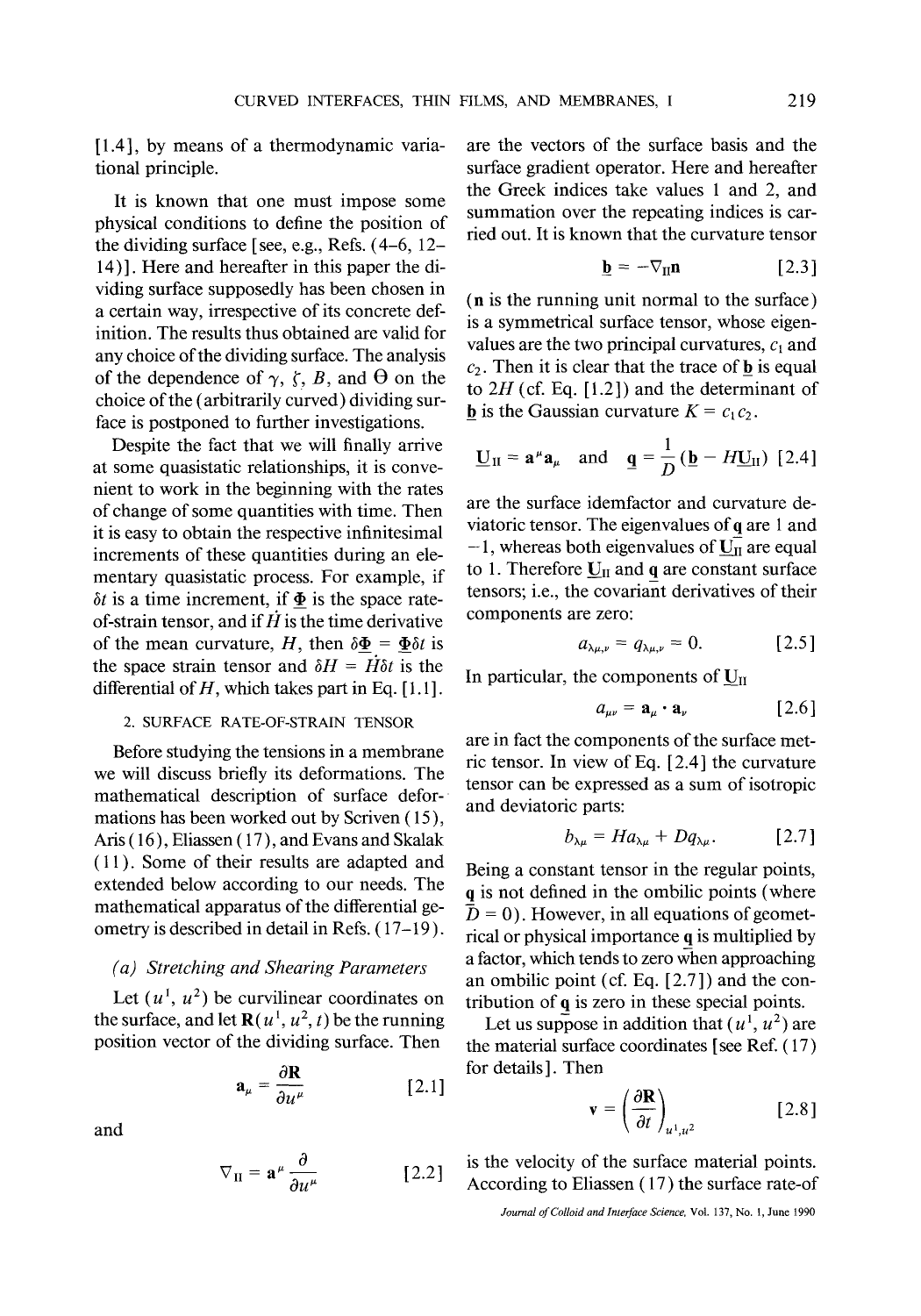220 PETER A. KRALCHEVSKY<br>
(stretching)-strain tensor,  $d_{\mu\nu}$ , is defined by the<br>
expression

$$
d_{\mu\nu} = \frac{1}{2} \frac{d a_{\mu\nu}}{dt}
$$
  
=  $\frac{1}{2} (v_{\mu,\nu} + v_{\nu,\mu} - 2b_{\mu\nu} v^{[n]}),$  [2.9]  
Fig. 2. A surface element before (a) a

where

$$
v_{\mu} = \mathbf{a}_{\mu} \cdot \mathbf{v} \quad \text{and} \quad v^{\{n\}} = \mathbf{n} \cdot \mathbf{v}. \quad [2.10]
$$

Let us consider the scalar quantities

$$
\dot{\alpha} = a^{\mu\nu} d_{\mu\nu} = \frac{1}{2} a^{\mu\nu} \frac{d a_{\mu\nu}}{dt}
$$

$$
= a^{\mu\nu} v_{\mu,\nu} - 2H v^{[n]} \qquad [2.11]
$$

$$
\dot{\beta} = q^{\mu\nu} d_{\mu\nu} = \frac{1}{2} q^{\mu\nu} \frac{d a_{\mu\nu}}{dt}
$$

$$
= q^{\mu\nu} v_{\mu,\nu} - 2 D v^{[n]} \qquad [2.12]
$$

(cf. Eqs.  $[2.7]$  and  $[2.9]$ ). To find the meaning of  $\alpha$  let us recall the identity (16, 17, 20)

$$
\frac{1}{2} a^{\mu\nu} \frac{da_{\mu\nu}}{dt} = (a)^{-1/2} \frac{d}{dt} (a)^{1/2}, \quad [2.13]
$$

where  $a$  is the determinant of the surface metric tensor  $a_{\mu\nu}$ . If

$$
A(t) = \int \int (a)^{1/2} du^1 du^2 \quad [2.14]
$$

is the area of a material surface parcel, then from Eqs.  $[2.11]$ ,  $[2.13]$ , and  $[2.14]$  it follows that

$$
\frac{dA}{dt} = \iint \dot{\alpha}(a)^{1/2} du^1 du^2. \quad [2.15]
$$

(Note that  $(a)^{1/2}$  is in fact the Jacobian of the surface curvilinear coordinates.) Hence  $\alpha$  is the rate of dilation (stretching) per unit area of the surface. Similarly,  $\dot{\beta}$  represents the rate of shear per unit area (see Fig. 2). An alternative expression for  $\alpha$ , which follows directly from Eqs. [2.2], [2.10], and [2.11] is

$$
\dot{\alpha} = \nabla_{\mathbf{II}} \cdot \mathbf{v}.
$$
 [2.16]





FIG. 2. A surface element before (a) and after (b) a deformation of shearing at constant area.

The total dilation and the total shear per unit area of the surface are (cf. Eqs. [2.11]- [2.131)

$$
\alpha = \int_0^t \dot{\alpha} dt = \frac{1}{2} \int_0^t a^{\mu\nu} \frac{da_{\mu\nu}}{dt} dt
$$

$$
= \frac{1}{2} \ln \left| \frac{a(t)}{a(0)} \right|, \qquad [2.17]
$$

$$
\beta = \int_0^t \dot{\beta} dt = \frac{1}{2} \int_0^t q^{\mu\nu} \frac{da_{\mu\nu}}{dt} dt, \quad [2.18]
$$

where  $a(0)$  is the value of a in the initial moment  $t = 0$ . It is noteworthy that  $\delta \alpha = \alpha \delta t$  is the increment, which takes part in the righthand side of Eq. [1.1].

Equations  $[2.17]$  and  $[2.18]$  considerably simplify when the rate-of-strain tensor is diagonal in the basis of the principal curvatures all the time. (This is so, for example, in the familiar case of axisymmetric deformations of an axisymmetric membrane; see Refs. (11, 21 ).) Then the lines of curvature can serve as material coordinate lines on the surface. Due to the orthogonality of these coordinates one has

$$
q^{11} = a^{11} = 1/a_{11}, \quad q^{22} = -a^{22} = -1/a_{22}
$$

$$
a^{12} = a^{21} = q^{12} = q^{21} = 0,
$$

$$
a_{12} = a_{21} = q_{12} = q_{21} = 0, \quad [2.19]
$$

and one obtains from Eqs. [2.17] and [2.18]

$$
\alpha = \frac{1}{2} \ln \left| \frac{a_{11}(t)a_{22}(t)}{a_{11}(0)a_{22}(0)} \right|,
$$
  

$$
\beta = \frac{1}{2} \ln \left| \frac{a_{11}(t)a_{22}(0)}{a_{11}(0)a_{22}(t)} \right|.
$$
 [2.20]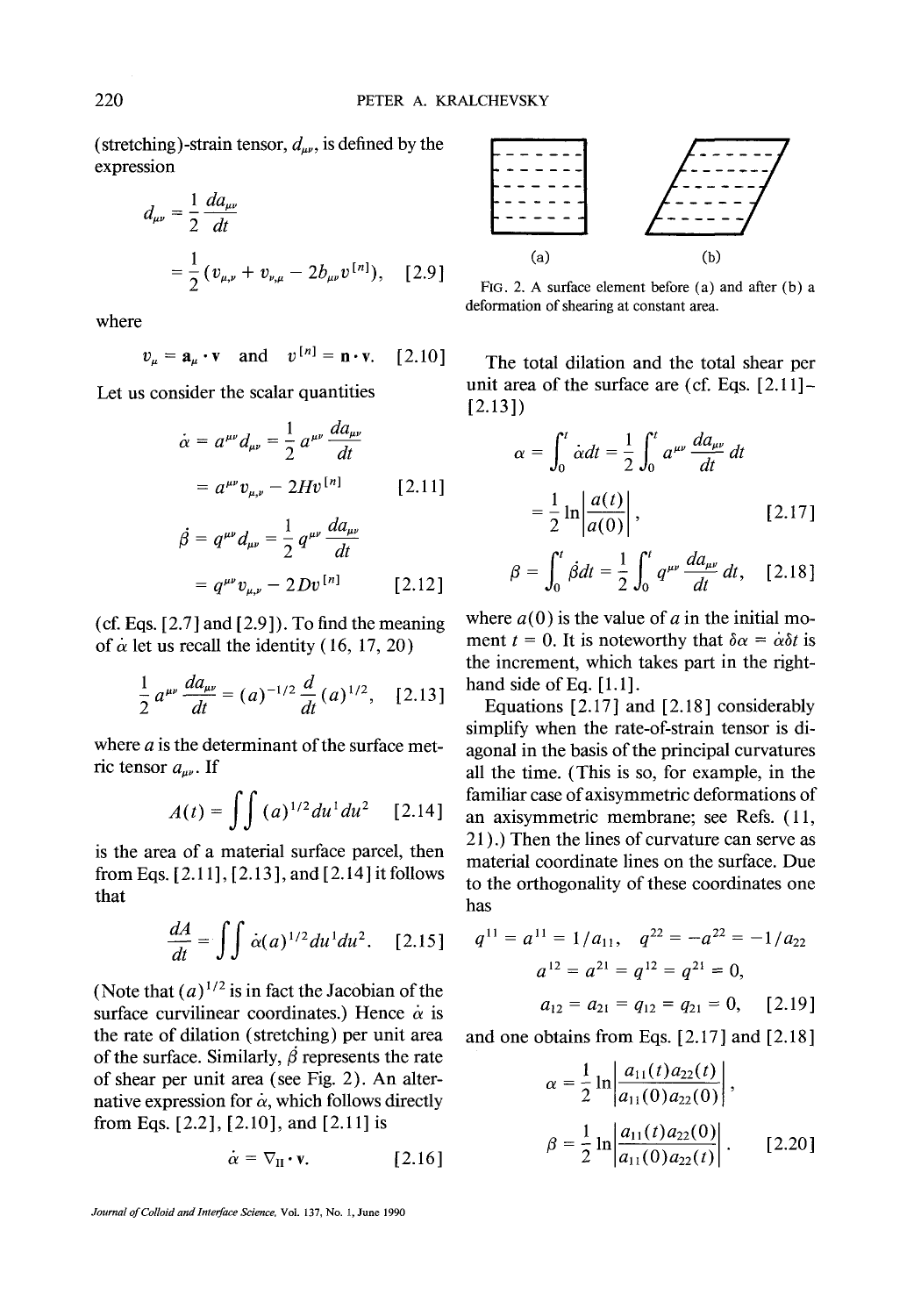To elucidate the geometrical meaning of  $\alpha$ and  $\beta$  let us consider an elementary cell from the coordinate network, produced by the lines of curvature (see Fig. 3). Let  $\delta s_{\mu}$ ,  $\mu = 1, 2$ , be the sides of this deformable surface element. It is known from the differential geometry (19), that

$$
\delta s_1(t) = (a_{11})^{1/2} \delta u^1,
$$
  

$$
\delta s_2 = (a_{22})^{1/2} \delta u^2.
$$
 [2.21]

The circumferential extension ratios along the coordinate lines are

$$
\bar{\lambda}_1 = \frac{\delta s_1(t)}{\delta s_1(0)}, \quad \bar{\lambda}_2 = \frac{\delta s_2(t)}{\delta s_2(0)}.
$$
 [2.22]

In view of Eqs. [2.21] and [2.22] one can transform Eqs. [2.20] into the following form:

$$
\alpha = \ln(\bar{\lambda}_1 \bar{\lambda}_2), \quad \beta = \ln(\bar{\lambda}_1 / \bar{\lambda}_2). \quad [2.23]
$$

One sees now that when the surface extension is isotropic ( $\bar{\lambda}_1 = \bar{\lambda}_2$ ) the shearing parameter  $\beta$  is zero, and vice versa, if an interfacial deformation at constant area  $\left[\delta s_1(t)\delta s_2(t)\right]$  $= \delta s_1(0)\delta s_2(0) = \text{const}$  takes place, then  $\bar{\lambda}_1 \bar{\lambda}_2 = 1$  and  $\alpha = 0$ .

Evans and Skalak (11) have proposed alternative parameters,  $\bar{\alpha}$  and  $\bar{\beta}$ , characterizing the interfacial dilation and shear, which are connected with  $\bar{\lambda}_1$  and  $\bar{\lambda}_2$  as follows:

$$
\bar{\alpha} = \bar{\lambda}_1 \bar{\lambda}_2 - 1,
$$
  

$$
\bar{\beta} = (\bar{\lambda}_1^2 + \bar{\lambda}_2^2) / (2\bar{\lambda}_1 \bar{\lambda}_2) - 1.
$$
 [2.24]



FIG. 3. Deformation of a surface element with sides of length  $\delta s_1$  and  $\delta s_2$  at the initial moment  $t = 0$  (a) and at a subsequent moment t (b). The coordinate lines  $u^{\alpha}$ = const are lines of curvature.

From Eqs. [2.23] and [2.24] one obtains

$$
\bar{\alpha} = \exp(\alpha) - 1,
$$
  
\n
$$
\bar{\beta} = \cosh(\beta) - 1.
$$
 [2.25]

Hence  $\bar{\alpha} \approx \alpha$  only for small deformations. In general, if  $\delta \alpha$  in Eq. [1.1] was replaced by  $\delta\bar{\alpha}$ , the coefficient  $\gamma$  in Eq. [1.1] would no longer have the meaning of interfacial tension. The problem is discussed in more detail in Ref. (21 ), where some applications of this formalism to deforming axisymmetric membranes are also given.

We will use below the stretching and shearing parameters,  $\alpha$  and  $\beta$ , because of their simple relations with the rate-of-strain tensor (see Eqs. [2.11] and [2.12]).

For future reference we quote here also the equations

$$
\dot{H} = H_{,\mu}v^{\mu} + (H^2 + D^2)v^{[n]} + \frac{1}{2}a^{\mu\nu}v^{[n]}_{,\mu\nu} \quad [2.26]
$$

$$
\dot{D} = D_{,\mu}v^{\mu} + 2HDv^{[n]} + \frac{1}{2}q^{\mu\nu}v^{[n]}_{,\mu\nu}.
$$
 [2.27]

Eq. [ 2.26 ] was obtained by Eliassen (17), and Eq. [2.27] can easily be derived from Eliassen's expression for  $\dot{K}$  ( $K = H^2 - D^2$  is the Gaussian curvature).

## *(b) Examples*

We will consider now two simple examples which demonstrate the advantages of the formalism, illustrate the meaning, and give an idea for the values of some quantities, especially of the shearing parameter,  $\beta$ .

*Example 1.* Let

$$
z = z(x, t) \qquad [2.28]
$$

be the equation which determines the shape of a sheet (say, of paper) at time,  $t$  (see Fig. 4). The sheet is supposed to have translational symmetry about the axis  $y$ , which is orthogonal to the plane of the drawing. We suppose that at the initial moment,  $t = 0$ , the sheet has been flat and lying in the plane  $z = 0$ . Let the abscissa,  $x$ , and the ordinate,  $y$ , be the local surface coordinates. The material points on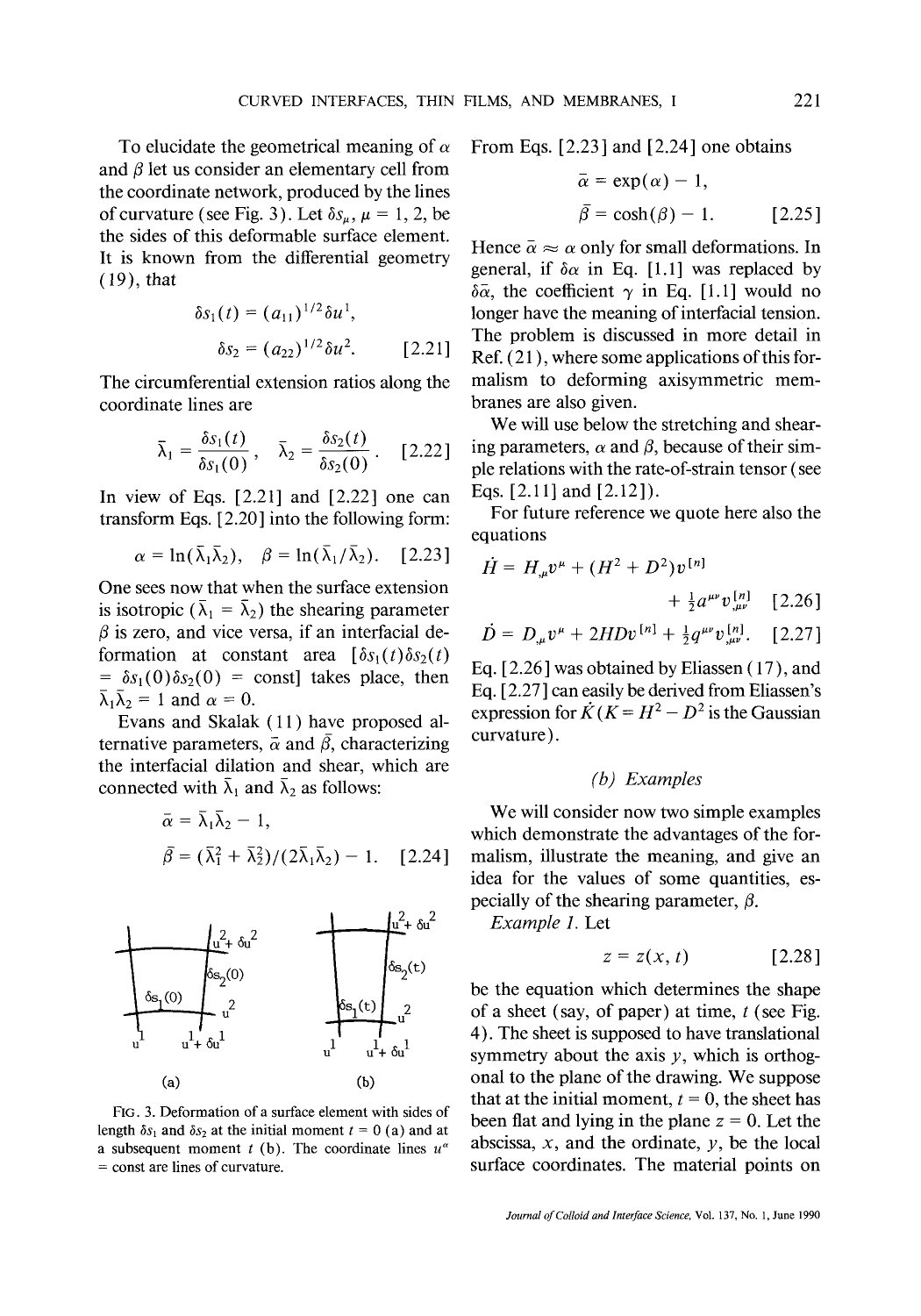

FIG. 4. Shape of a deforming sheet, which has translational symmetry along the y-axis.

the sheet are numerated by their coordinates at the initial moment  $t = 0$ :  $u<sup>1</sup> = x<sub>0</sub>$ ,  $u<sup>2</sup> = y<sub>0</sub>$ . During the deformation one has

$$
x = x(x_0, t), \quad y = y_0. \quad [2.29]
$$

Let i, j, and k be the unit vectors along the axes  $x$ ,  $y$ , and  $z$ . Then the position vector of a point of the sheet is

$$
\mathbf{R} = \mathbf{i}x + \mathbf{j}y + \mathbf{k}z(x, t). \qquad [2.30]
$$

Then from Eq. [2.1] one obtains

$$
\mathbf{a}_1 = \frac{\partial \mathbf{R}}{\partial x_0} = \mathbf{i} \frac{\partial x}{\partial x_0} + \mathbf{k} z' \frac{\partial x}{\partial x_0}
$$

$$
\mathbf{a}_2 = \frac{\partial \mathbf{R}}{\partial y_0} = \mathbf{j}, \quad z' = \left(\frac{\partial z}{\partial x}\right)_t. \quad [2.31]
$$

Eqs. [2.6] and [2.31] lead to

$$
a_{11}(t) = (1 + z'^2) \left(\frac{\partial x}{\partial x_0}\right)^2,
$$
  
\n
$$
a_{22}(t) = 1,
$$
 [2.32]

and the mixed components of  $a_{\mu\nu}$  are equal to zero. The values of the respective components at the initial moment are

$$
a_{11}(0) = a_{22}(0) = 1,
$$
  
\n
$$
a_{12}(0) = a_{21}(0) = 0.
$$
 [2.33]

The sheet is incompressible. Hence  $\alpha = 0$  and it follows from Eq. [2.20] that

$$
a_{11}(t)a_{22}(t) = a_{11}(0)a_{22}(0). \quad [2.34]
$$

*Journal of Colloid and Interface Science,* Vol. 137, No. i, June 1990

By substituting Eqs. [2.32] and [2.33] into [2.34] and subsequent integration one finds the explicit form of the function  $x_0$  $= x_0(x, t)$ :

$$
x_0(x, t) = \int_0^x (1 + z'^2)^{1/2} dx. \quad [2.35]
$$

Moreover, it follows from Eqs. [2.20], [2.32], [2.33], and [2.34] that not only  $\alpha$ , but also  $\beta$ is identically zero during the deformation. Although intuitively transparent this result is by no means trivial, because neither the curvatures H and D ( $H = D$  due to the translational symmetry) nor the surface velocity field

$$
v = i \left( \frac{\partial x}{\partial t} \right)_{x_0} + k \left( \frac{\partial z}{\partial t} \right)_{x_0}
$$

in the right-hand side of Eqs. [2.11] and [2.12] is equal to zero.

*Example 2.* Let us consider the deformation. of a sphere into a biconcave disk at constant area. [Similar deformations are observed in experiments with red blood cells (11 ).] It is convenient to use spherical coordinates  $r, \theta$ ,  $\varphi$ . The equation of the surface is

$$
\mathbf{R} = \mathbf{i}r(\theta)\sin\theta\cos\varphi
$$
  
+ 
$$
\mathbf{j}r(\theta)\sin\theta\sin\varphi + \mathbf{k}r(\theta)\cos\theta
$$
 [2.36]

with

$$
r^{2}(\theta) = b^{2}\cos^{2}\theta + c^{2}\sin^{2}\theta,
$$
  

$$
b < c, \quad 0 < \theta < \pi \quad [2.37]
$$

(see Fig. 5). We choose  $\theta$  and  $\varphi$  as local surface coordinates. In the initial moment  $t = 0$  the surface was a sphere of radius  $R$  ( $b = c = R$ ). The surface material points are numerated by their coordinates  $u^1 = \theta_0$  and  $u^2 = \varphi_0$  at the initial moment. Similarly to [2.32] one derives

$$
a_{11} = \left(\frac{\partial \theta}{\partial \theta_0}\right)^2 (r^2 + r^2),
$$
  

$$
a_{22} = r^2 \sin^2 \theta, \quad r' = \frac{dr}{d\theta}; \qquad [2.38]
$$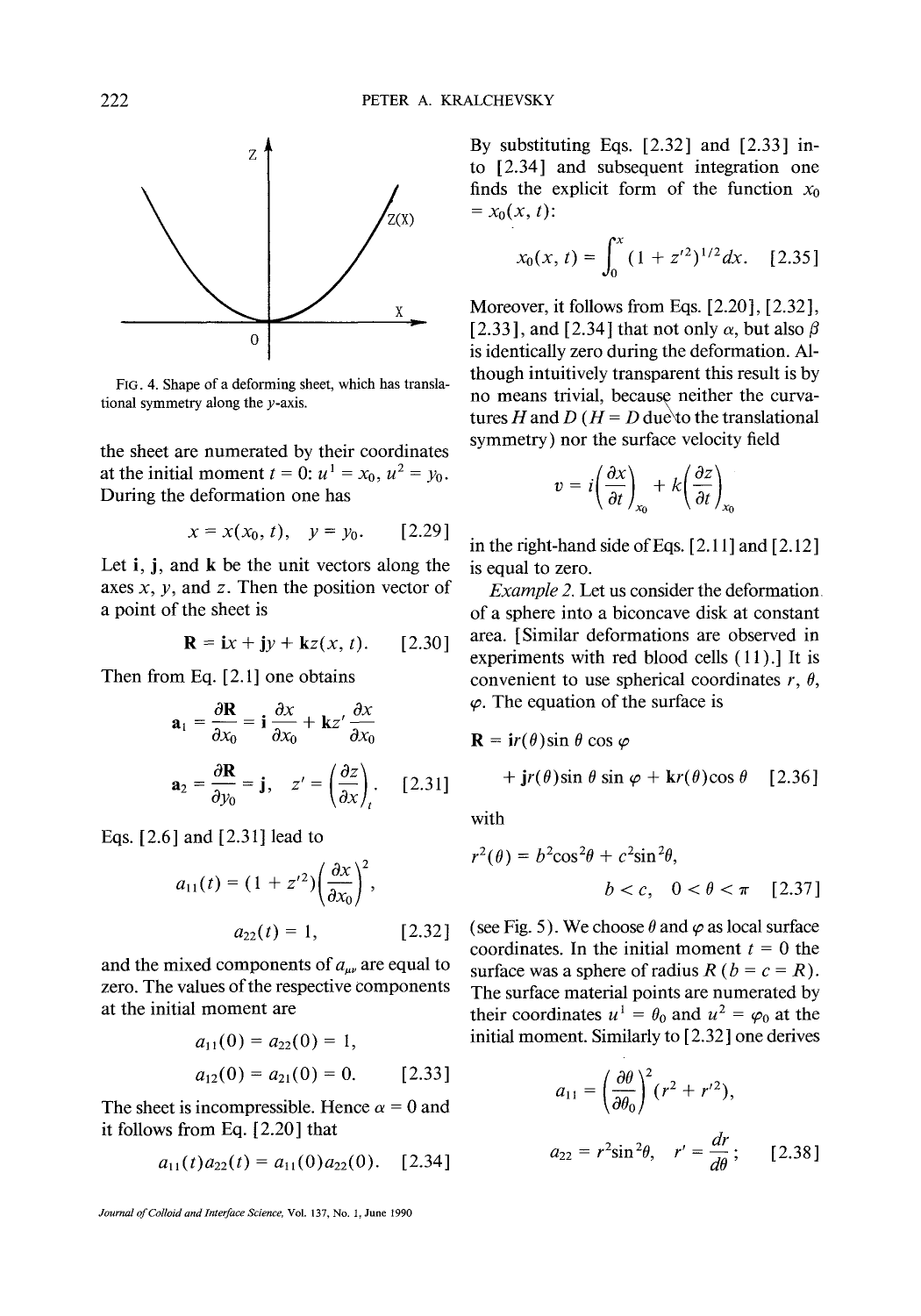

FIG. 5. Deformation of a sphere into a biconcave disk.  $\theta$  is the polar angle and  $\epsilon^2 = 1 - b^4/c^4$  (cf. Eq. [2.37]).

the other components of the tensor  $a_{\mu\nu}$  are zero. In the initial moment

$$
a_{11}(0) = R^2, \quad a_{22}(0) = R^2 \sin^2 \theta_0. \quad [2.39]
$$

The instantaneous area of the surface is

$$
A = 2\pi c^2 \left[ (1 - \epsilon^2)^{1/2} + \frac{1}{\epsilon} \arcsin(\epsilon) \right],
$$
  

$$
\epsilon^2 = 1 - b^4/c^4.
$$
 [2.40]

The incompressibility condition, Eq. [ 2.34 ], along with Eqs. [2.37], [2.38], and the boundary condition  $\theta_0|_{\theta=\pi/2} = \pi/2$ , leads to

$$
\cos \theta_0 = \frac{1}{2p} \left[ (1 - \epsilon^2 \cos^2 \theta)^{1/2} \cos \theta + \frac{1}{\epsilon} \arcsin(\epsilon \cos \theta) \right], \quad [2.41]
$$

where

$$
p = \frac{R^2}{c^2} = \frac{1}{2} \left[ (1 - \epsilon^2)^{1/2} + \frac{1}{\epsilon} \arcsin(\epsilon) \right].
$$
\n[2.42]

The latter equation follows from Eq. [2.40]. Finally, Eqs. [2.20] and [2.34] yield  $_{-0.2}$ 

$$
\beta = \ln [a_{22}(0)/a_{22}(t)],
$$

and then from Eqs.  $[2.37-2.40]$  and  $[2.42]$  FIG. 6. Plots of the shearing parameter,  $\beta$ , vs polar angle, one obtains  $\theta$ , for the three axisymmetric surfaces shown in Fig. 5.

$$
\beta = \ln \frac{p \sin^2 \theta_0}{\left[\sin^2 \theta + (1 - \epsilon^2)^{1/2} \cos^2 \theta\right] \sin^2 \theta}.
$$
\n[2.43]

Eqs. [2.41] and [2.43] determine  $\beta$  as a function of  $\theta$ . At the initial moment  $\epsilon = 0$ ,  $p = 1$ ,  $\theta = \theta_0$ , and  $\beta$  is identically zero. When  $0 < \epsilon$  $<$   $\sqrt{3}/2$ ,  $\beta$  is a function of  $\theta$ , which takes negative values. If  $\epsilon > \sqrt{3}/2$  a dimple appears at the center of the disk and  $\beta$  is positive in the proximity of the dimple (see Fig. 6).

### 3. ELEMENTARY WORK OF INTERFACIAL DEFORMATION

### *(a) Micrornechanical Derivation*

As mentioned earlier, the continuous and nonisotropic real pressure tensor P is replaced in the idealized system by an isotropic tensor

$$
\underline{\bar{\mathbf{P}}} = \bar{P}\underline{\mathbf{U}}, \quad \bar{P} = P^{\mathrm{I}}\theta(-\lambda) + P^{\mathrm{II}}\theta(\lambda), \quad [3.1]
$$

which is discontinuous at the dividing surface.  $P<sup>I</sup>$  and  $P<sup>II</sup>$  are the values of the isotropic pressures in the two neighboring bulk phases of the idealized system and  $U$  is the space idem-



*Journal of Colloid and Interface Science,* Vol. 137, No. 1, June 1990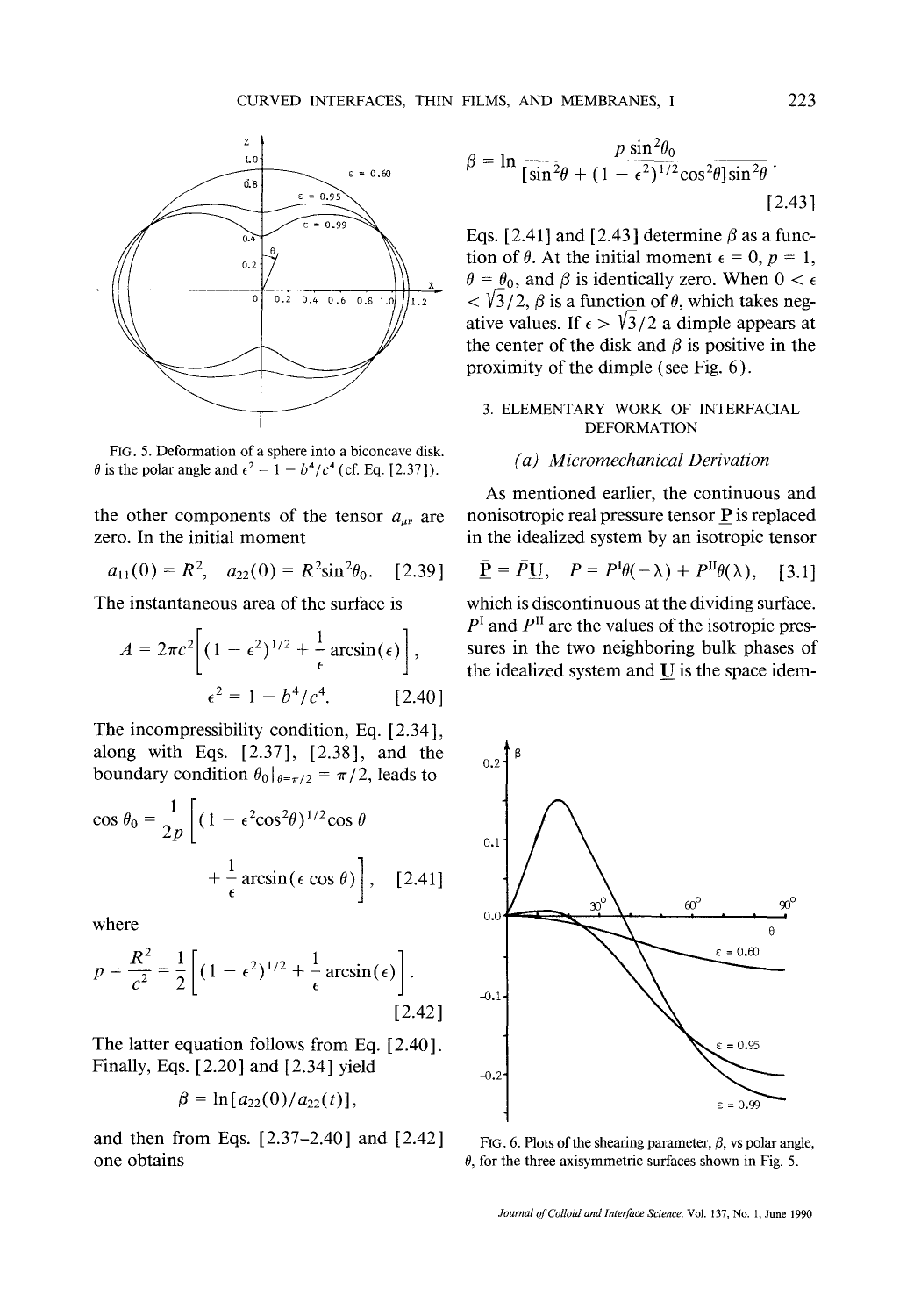factor. The mechanical work, done for deformation of the interface during a small time interval  $\delta t$ , can be expressed as an excess quantity  $(5)$ :

$$
\int_A \delta w dA = -\int_V (\underline{\mathbf{P}} - \underline{\bar{\mathbf{P}}}): (\underline{\Phi} \delta t) dV. \quad [3.2]
$$

Here *6w* is the work of interfacial deformation per unit area of the dividing surface, *dA*   $a^{1/2} du^1 du^2$  is a surface element, ":" denotes double scalar product of two tensors, and  $\overline{\Phi}$  is the space rate-of-strain tensor:

$$
\underline{\Phi} = \frac{1}{2} [\nabla \mathbf{w} + (\nabla \mathbf{w})^+] \tag{3.3}
$$

Here w is the velocity field in the bulk phases and "+" denotes conjugation. For slow quasistatic processes we will use Eliassen's (17) kinematical restriction

$$
\mathbf{w} = \mathbf{v} - \lambda (\nabla_{\mathbf{H}} \mathbf{v}) \cdot \mathbf{n}, \quad [3.4]
$$

where  $\lambda$  is the perpendicular distance from the point in the space to the dividing surface. The three coordinates ( $u^1$ ,  $u^2$ ,  $\lambda$ ) form a curvilinear coordinate network in space. This network moves together with the deforming dividing surface. Eq. [3.4] states that each material point is fixed at a point of the moving coordinate network  $(u^1, u^2, \lambda)$ . In particular, each layer of material points, corresponding to  $\lambda$ = const at a given time moment, remains parallel to the dividing surface during the further deformation. The integration in the left-hand side of Eq. [3.2] is carried out over an arbitrary parcel of the dividing surface and the integration in the right-hand side--over the respective volume shown in Fig. 7. The latteral surface of this volume is orthogonal to the dividing surface. The vectorial element *ds* on the lateral surface can be expressed in the form (17)

$$
d\mathbf{s} = \mathbf{v} \cdot \underline{\mathbf{L}} d\lambda dl, \qquad [3.5]
$$

where *dl* is an arc element on the contour C (see Fig. 7), v is the outer running unit normal to C in the dividing surface, and

$$
\underline{\mathbf{L}} = (1 - 2\lambda H)\underline{\mathbf{U}}_{II} + \lambda \underline{\mathbf{b}} \qquad [3.6]
$$

*Journal of Colloid and Interface Science,* VoL 137, No. 1, June 1990



FIG. 7. An imaginary cylinder whose lateral surface is orthogonal to the dividing surface (between phases I and II) and whose bases are parallel to it.  $n$  and  $\nu$  are running normals to the dividing surface and to the contour  $C$ , respectively.

is a surface tensor. Similarly to Eq. [3.5] one can express the volume element in Eq. [3.2] in the form ( 17, 22)

$$
dV = \chi dA d\lambda,
$$
  

$$
\chi = (1 - \lambda H)^2 - \lambda^2 D^2.
$$
 [3.7]

The substitution of Eq. [ 3.4 ] in Eq. [ 3.3 ] leads to

$$
\underline{\Phi} = \frac{1}{2\chi} \left[ (1 - 2\lambda H) \times (w_{\mu,\nu} + w_{\nu,\mu}) + \lambda (w_{\mu,\sigma} b^{\sigma}_{\nu} + w_{\nu,\sigma} b^{\sigma}_{\mu}) \right] \times (2b_{\mu\nu} - \lambda K a_{\mu\nu}) v^{[n]} \mathbf{a}^{\mu} \mathbf{a}^{\nu}. \quad [3.8]
$$

The derivation of Eq.  $[3.8]$  is given in the Appendix. Introducing the tensor

$$
\underline{\mathbf{P}}^{\mathbf{x}} = \underline{\mathbf{P}} - \underline{\bar{\mathbf{P}}}, \quad [3.9]
$$

one obtains from Eqs. [3.2] and [3.7]

$$
\int_{A} \delta w dA = -\int_{V} \underline{\mathbf{P}}^{x} : \underline{\Phi} \delta t \times d\lambda dA. \quad [3.10]
$$

Then using the arbitrariness of the parcel  $A$ one obtains from Eq. [ 3.10 ] the expression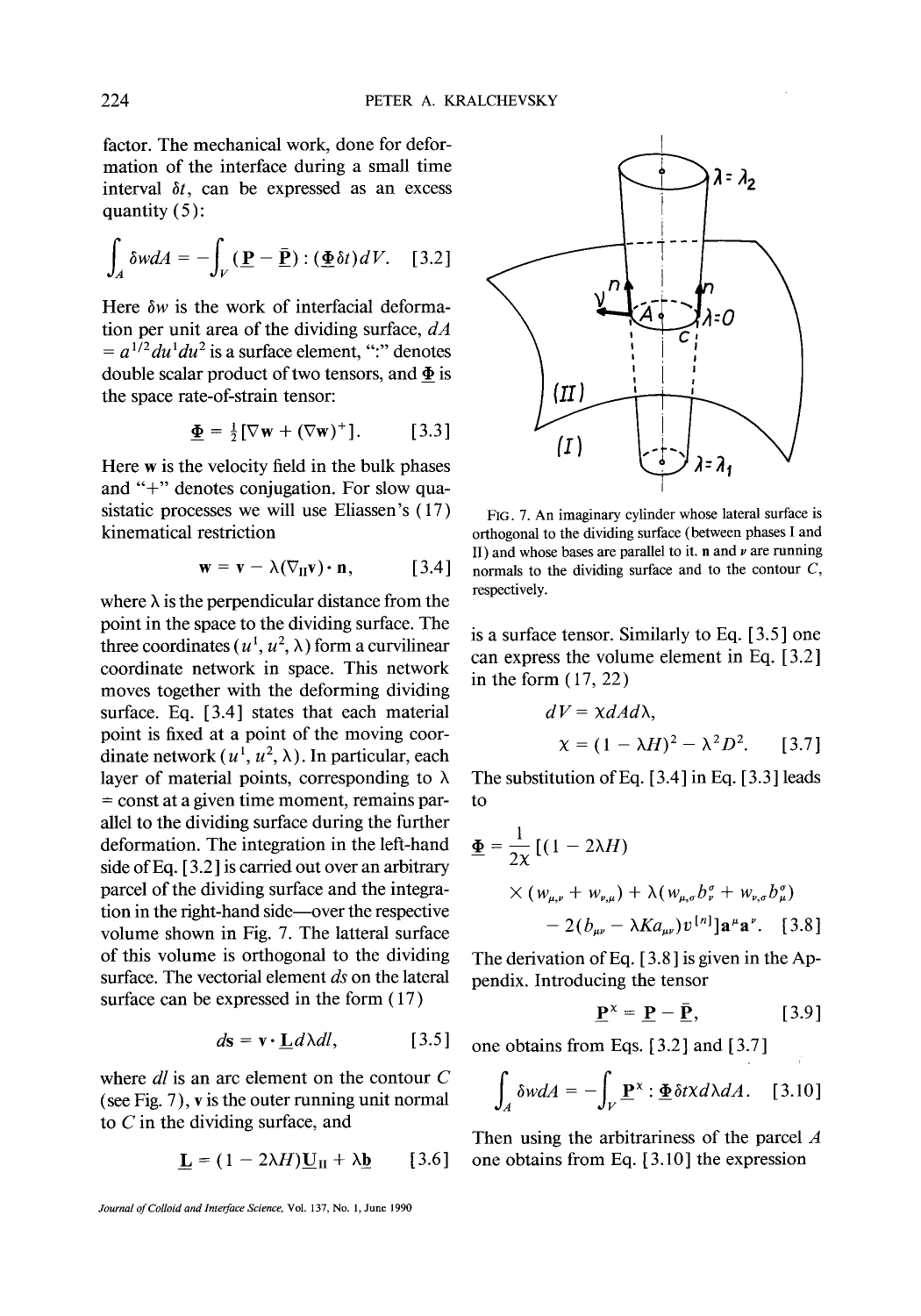$$
\delta w = -\int_{\lambda_1}^{\lambda_2} \underline{\mathbf{P}}^{\mathsf{x}} : \underline{\mathbf{\Phi}} \delta t \mathsf{x} d\lambda. \quad [3.11]
$$

Further simplifications in the right-hand side of Eq. [ 3.11 ] are possible only if some information about the nature of the process is available. Let the surface tensor  $\Phi$  be expressed in the form

$$
\underline{\Phi} = \frac{1}{2} (\underline{\mathbf{U}}_{\mathrm{II}} : \underline{\Phi}) \underline{\mathbf{U}}_{\mathrm{II}} + \frac{1}{2} (\underline{\mathbf{q}} : \underline{\Phi}) \underline{\mathbf{q}}. \quad [3.12]
$$

Eq. [3.12] means that the tensor  $\Phi$  is diagonal in the basis of the principal curvatures. In other words, the curvature of the dividing surface is in correspondence with the deformations in the adjacent phases or vice versa.

From Eq. [3.12] it follows directly that

$$
\underline{\mathbf{P}}^{\mathbf{x}} : \underline{\Phi} = \frac{1}{2} \underline{\mathbf{P}}^{\mathbf{x}} : [\underline{\mathbf{U}}_{\Pi} (\underline{\mathbf{U}}_{\Pi} : \underline{\Phi}) + \underline{\mathbf{q}} (\underline{\mathbf{q}} : \underline{\Phi})].
$$
\n[3.13]

The same equation  $[3.13]$  can be obtained under another assumption. If the real pressure tensor has the form

$$
\mathbf{P} = \frac{1}{2} (\mathbf{U}_{II} : \mathbf{P}) \mathbf{U}_{II}
$$
  
+  $\frac{1}{2} (\mathbf{q} : \mathbf{P}) \mathbf{q} + P_N \mathbf{n} \mathbf{n}, \quad [3.14]$ 

then Eq. [ 3.13 ] holds without any limitations on the form of  $\underline{\Phi}$ . The representation [3.14], which was introduced in slightly different (but equivalent) form by Buff (9, 10), means that at each point of the material continuum two of the eigenvectors of  $P$  are directed along the two lines of curvature of the surface  $\lambda$  = const passing through the same point. The third eigenvector is always orthogonal to the dividing surface. These properties of  $P$  in the space can be thought of as being induced by the geometry of the interface.

Some computations, included in the Appendix, yield

$$
\underline{\mathbf{U}}_{\Pi}(\underline{\mathbf{U}}_{\Pi} : \underline{\Phi}) + \underline{\mathbf{q}}(\underline{\mathbf{q}} : \underline{\Phi}) = \frac{1}{\chi} (\chi \underline{\mathbf{U}}_{\Pi} \dot{\alpha} + \chi \underline{\mathbf{q}} \dot{\beta} - 2\lambda \underline{\mathbf{L}} \dot{H} - 2\lambda \underline{\mathbf{q}} \cdot \underline{\mathbf{L}} \dot{D}), \quad [3.15]
$$

where, as usual, the dot symbolizes time derivative. The substitution from Eqs. [ 3.13 ] and [ 3.15 ] into Eq. [ 3.11] leads to

$$
\delta w = \gamma \delta \alpha + \zeta \delta \beta + B \delta H + \Theta \delta D \quad [3.16]
$$

with

$$
\delta \alpha = \dot{\alpha} \delta t, \quad \delta \beta = \beta \delta t,
$$
  

$$
\delta H = H \delta t, \quad \delta D = D \delta t \qquad [3.17]
$$

and

$$
\gamma = -\frac{1}{2} \int_{\lambda_1}^{\lambda_2} \underline{\mathbf{U}}_{\Pi} : \underline{\mathbf{P}}^{\chi} \chi d\lambda,
$$

$$
\zeta = -\frac{1}{2} \int_{\lambda_1}^{\lambda_2} \underline{\mathbf{q}} : \underline{\mathbf{P}}^{\chi} \chi d\lambda, \quad [3.18]
$$

$$
B = \int_{\lambda_1}^{\lambda_2} \mathbf{L} : \mathbf{P}^{\mathbf{x}} \lambda d\lambda,
$$

$$
\Theta = \int_{\lambda_1}^{\lambda_2} (\mathbf{q} \cdot \mathbf{L}) : \mathbf{P}^{\mathbf{x}} \lambda d\lambda. \quad [3.19]
$$

Eq. [ 3.16 ] gives the sought-for expression for the mechanical work of interfacial deformation.  $\delta \alpha$  is the dilation of the dividing surface and  $\gamma$  is the interfacial (stretching) tension;  $\delta\beta$  measures the elementary shearing of the dividing surface and  $\zeta$  is the interfacial shearing tension.  $\delta H$  and  $\delta D$  represent the elementary bending and torsion of the interface, and B and  $\Theta$  are the corresponding interfacial bending and torsion moments.

## *(b) Discussion*

Equation [3.16] expresses the interfacial deformation as a superposition of dilation, shear, bending, and torsion. A comparison of Eq.  $[3.16]$  with Gibbs' equation  $[1.1]$  shows that a new term,  $\zeta \delta \beta$ , appears. For a common liquid interface this term is usually neglected. However, as pointed out by Evans and Skalak ( 11 ), the shearing effect is very important for biological membranes, which often deform at constant area ( $\delta \alpha = 0$ ). If the pressure tensor P is transversely isotropic, i.e., if

$$
\underline{\mathbf{P}} = P_{\mathrm{T}} \underline{\mathbf{U}}_{\mathrm{II}} + P_{N} \mathbf{n} \mathbf{n} \qquad [3.20]
$$

it follows from Eq. [3.18] that  $\zeta$  is identically zero. Hence Eq. [3.20] should not be applied when describing subjects like biomembranes.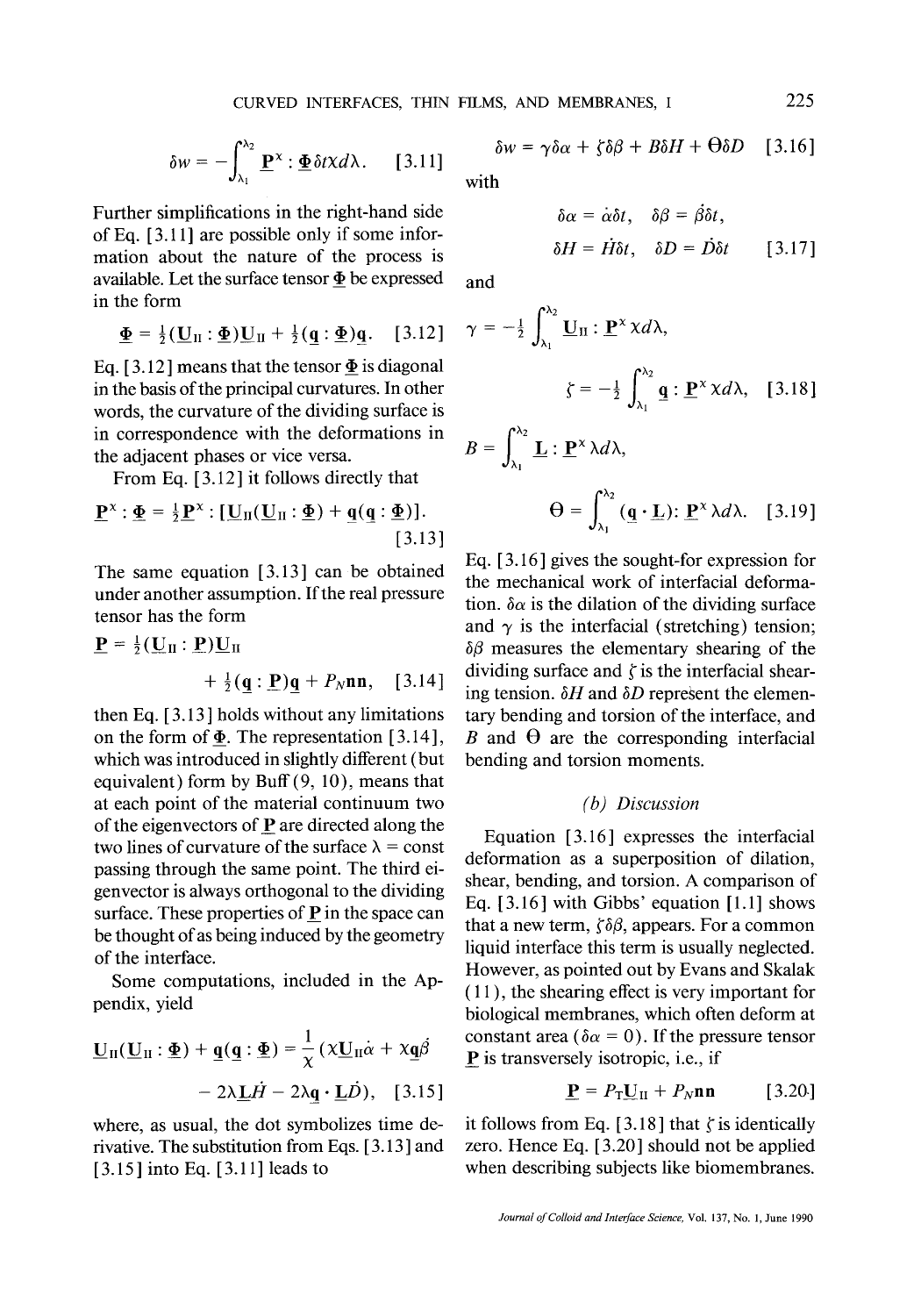The stretching, bending, and torsion effects have been investigated by Murphy (2), who have used the condition for transversal isotropy  $[3.20]$ . By substitution of Eq.  $[3.20]$  in Eqs.  $[3.18]$  and  $[3.19]$  one can derive the resuits of Murphy as a special case. (Murphy has used  $\delta H$  and  $\delta K$  as independent variations. We preferred to use here the Gibbs variables  $\delta H$  and  $\delta D$  because of their geometrical transparency (see Fig. 1 ) and physical convenience: they lead to coefficients  $B$  and  $\Theta$  having one and the same physical dimension.) Sometimes it is convenient to introduce the quantities

$$
\gamma_1 = \gamma + \zeta
$$
 and  $\gamma_2 = \gamma - \zeta$ . [3.21]

(It is shown in Ref. (6) that  $\gamma_1$  and  $\gamma_2$  are the eigenvalues of the hydrostatic surface stress tensor at the surface of tension.) Moreover, one can define

$$
B_1 = \frac{1}{2}(B + \Theta), \quad B_2 = \frac{1}{2}(B - \Theta), \quad [3.22]
$$

$$
P_{T1} = \frac{1}{2}(\underline{U}_H + \underline{q}) : \underline{P},
$$

$$
P_{T2} = \frac{1}{2}(\underline{U}_H - \underline{q}) : \underline{P}. \quad [3.23]
$$

Then one easily derives from Eqs. [3.7] and [3.18] that

$$
\gamma_i = \int_{\lambda_1}^{\lambda_2} (\bar{P} - P_{\text{T1}})(1 - 2\lambda H + \lambda^2 K) d\lambda,
$$
  

$$
i = 1, 2. \quad [3.24]
$$

Similarly, it follows from Eqs. [2.7], [3.6], and [ 3.19 ] that

$$
B_{i} = \int_{\lambda_{1}}^{\lambda_{2}} (P_{\text{T1}} - \bar{P}) \{ \lambda - \lambda^{2} \times [H + (-1)^{i} D] \} d\lambda, \quad i = 1, 2. [3.25]
$$

If one can neglect the contribution of the longrange interactions in the integrals [ 3.24 ] and [3.25] (it is not always possible), one can drop out the terms with  $\lambda^2$  and thus the results of Buff (9, 10) are obtained as approximate versions of Eqs. [ 3.24 ] and [ 3.25 ]. ( Buff has denoted  $B_i$ ,  $i = 1, 2$ , by  $C_i/s$  and called them "the intensive curvature terms.")

For a spherical dividing surface with radius  $r_0$  one has  $H = -1/r_0, D = 0, \zeta = 0, \Theta = 0$ ,  $P_{T1} = P_{T2}$ ,  $\gamma_1 = \gamma_2 = \gamma$ ,  $B_1 = B_2 = B/2$  and it follows from Eqs. [3.24] and [3.25] that

$$
\gamma = \int_{\lambda_1}^{\lambda_2} (\bar{P} - P_\text{T})(1 + \lambda/r_0)^2 d\lambda,
$$
  

$$
B = \int_{\lambda_1}^{\lambda_2} (P_\text{T} - \bar{P})(1 + \lambda/r_0) \lambda d\lambda. \quad [3.26]
$$

Eqs. [3.26] are in fact equivalent to Eqs. [1.6] and [1.7], which have been first obtained by Tolman (7).

Boruvka *et al.* (24, 25) follow another (slightly different) way in the thermodynamics of curved interfaces. Instead of the expression

$$
\delta w = \int_A \delta w dA = \gamma \delta A + BA \delta H + \Theta A \delta D,
$$

which follows from our Eq. [3.16] for  $\zeta = 0$ and for an interface of uniform curvature (sphere, cylinder, or plane), they used another equation of the type

$$
\delta w = \gamma^{BN} \delta A + B \delta (AH) + \Theta \delta (AD).
$$

It is obvious that these authors used another definition of the interfacial (film) tension:

$$
\gamma^{BN}=\gamma-BH-\Theta D.
$$

One sees that  $\gamma^{BN}$  has the meaning of work (per unit area) done during an elementary deformation of the dividing surface at fixed products *AH* and *AD.* Such a deformation is a combination of dilation, bending, and torsion (cf. Fig. 1). In contrast, the usual interfacial tension,  $\gamma$ , is connected only with the simple dilation of the surface area (at constant  $H$  and  $D$ ). That is why, following Refs. (3, 4, 10) we deal with  $\gamma$  (instead of  $\gamma^{BN}$ ) in the present text.

4. FUNDAMENTAL EQUATIONS OF THE LOCAL INTERFACIAL THERMODYNAMICS

### *(a) Micromechanical Derivation*

There are two approaches in the interfacial thermodynamics. In one of them Gibbs fun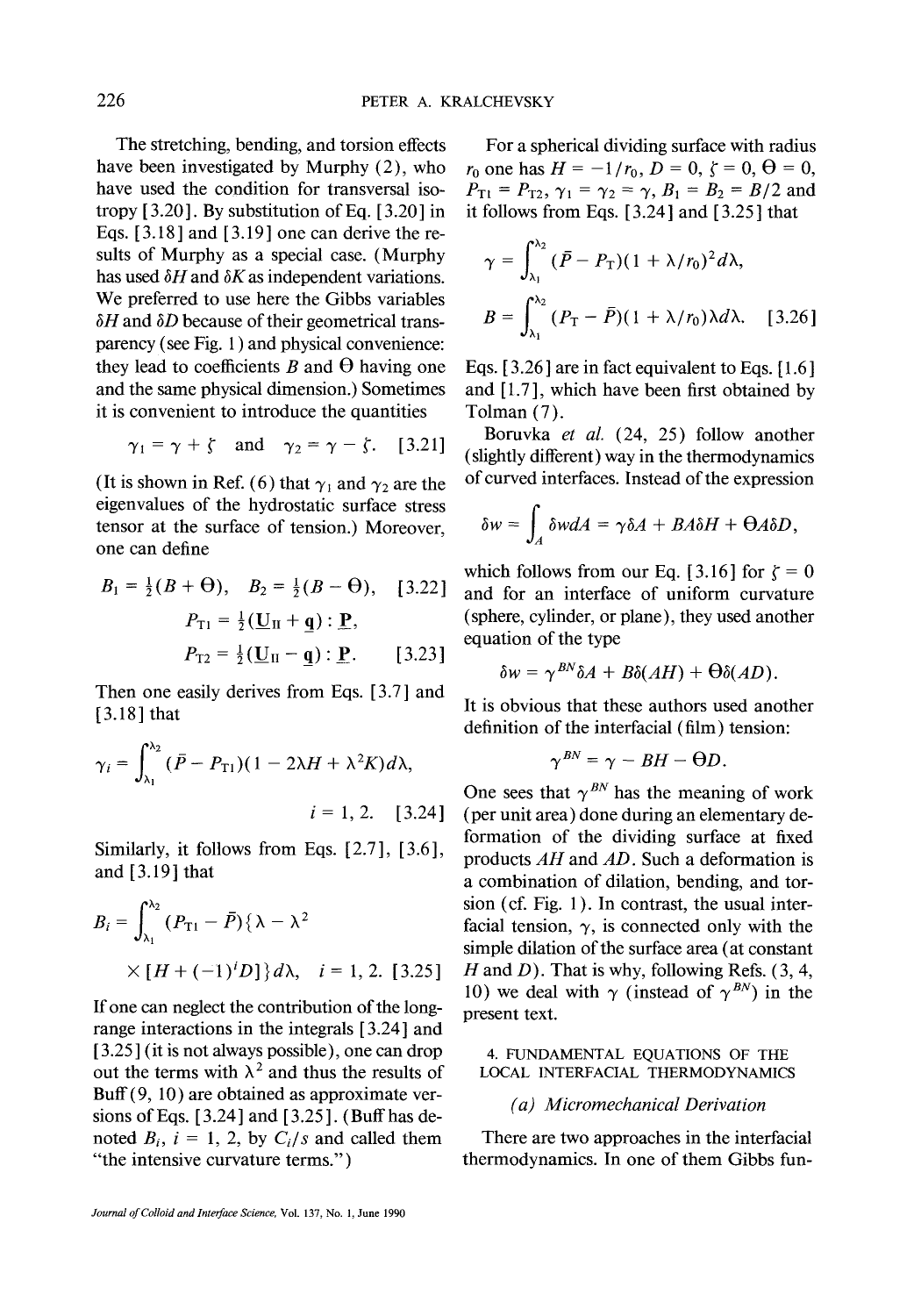damental equations are postulated for all bulk, surface, line, and even point phases  $(4, 5, 24)$ . In the other approach, the interfacial fundamental equations are derived from the fundamental equations of the bulk phases (4, 13, 26). So far this last approach has been applied rigorously only for flat and spherical interfaces. Our aim below is to extend the second approach to interfaces of arbitrary curvature.

As is known (2, 6) the adsorptions of the components in a multicomponent system can be expressed as

$$
\Gamma_k = \int_{\lambda_1}^{\lambda_2} (\rho_k - \bar{\rho}_k) \chi d\lambda,
$$
  

$$
k = 1, 2, \dots, N, [4.1]
$$

where  $\rho_k$  and

$$
\bar{\rho}_k = \rho_k^{\text{I}} \theta(-\lambda) + \rho_k^{\text{II}} \theta(\lambda) \qquad [4.2]
$$

are the density profiles of the kth component in the real and in the idealized systems. Indeed, in view of Eq. [ 3.7 ] one obtains the total interfacial (excess) mass of the kth component by simple integration of Eq. [ 4.1 ]:

$$
N_k^s = \int_A \Gamma_k dA = \int_V (\rho_k - \bar{\rho}_k) dV.
$$

If  $u$  and  $s$  are the local bulk densities of the internal energy and entropy in the real nonhomogeneous system, one can similarly derive expressions for the surface excess densities of these quantities,

$$
u_s = \int_{\lambda_1}^{\lambda_2} (u - \bar{u}) \chi d\lambda,
$$
  

$$
s_s = \int_{\lambda_1}^{\lambda_2} (s - \bar{s}) \chi d\lambda, \qquad [4.3]
$$

with

$$
\bar{u} = u^1 \theta(-\lambda) + u^{\text{II}} \theta(\lambda),
$$
  

$$
\bar{s} = s^1 \theta(-\lambda) + s^{\text{II}} \theta(\lambda). \qquad [4.4]
$$

As usual, the superscripts I and II denote the values of the respective quantity in the two phases of the idealized system. As far as we

know, the expressions  $[4.1]$  and  $[4.3]$  have been first obtained by Murphy (2). Our purpose below is to derive thermodynamic relationships between  $u_s$ ,  $s_s$ ,  $\Gamma_k$  ( $k = 1, 2, \ldots, N$ ) from the Gibbs fundamental equations in the bulk phases. For the sake of simplicity we will restrict ourselves only to slow equilibrium processes, for which the temperature,  $T$ , and the chemical potentials,  $\mu_k$ , of the soluble components are constant throughout the system. It is not necessary to presume that the chemical potentials of the insoluble components (present only at the interface) are constant throughout the dividing surface.

Let  $\tilde{u}$ ,  $\tilde{s}$ , and  $x_k$  be the local (bulk) mass densities of internal energy, entropy, and mass of the kth component:

$$
\tilde{u} = u/\rho, \quad \tilde{s} = s/\rho, \quad x_k = \rho_k/\rho,
$$

$$
k = 1, 2, \dots, N. \quad [4.5]
$$

The Gibbs fundamental equation of a nonisotropic material continuum is usually written in the form (20)

$$
\delta \tilde{u} = T \delta \tilde{s} - \frac{1}{\rho} \mathbf{P} : \underline{\Phi} \delta t + \sum_{k=1}^{N} \mu_k \delta x_k.
$$
 [4.6]

Here  $\delta \tilde{u}$  stands for  $(d\tilde{u}/dt)\delta t$  (the same for  $\delta \tilde{s}$ and  $\delta x_k$ ). Then by means of the continuity equation

$$
\frac{d\rho}{dt} + \rho \nabla \cdot \mathbf{w} = 0
$$

and of Eq. [4.5 ] one can easily transform Eq. [4.6] as follows:

$$
\frac{du}{dt} + u \nabla \cdot \mathbf{w} = \mathbf{T} \left( \frac{ds}{dt} + s \nabla \cdot \mathbf{w} \right)
$$

$$
- \mathbf{P} : \underline{\mathbf{\Phi}} + \sum_{k=1}^{N} \mu_k \left( \frac{d\rho_k}{dt} + \rho_k \nabla \cdot \mathbf{w} \right). \quad [4.7]
$$

On the other hand, it was proven by Eliassen  $(Ref. (17), Eq. [D.2.18])$  that

$$
\frac{d\mathbf{x}}{dt} = \mathbf{x}(\nabla \cdot \mathbf{w} - \nabla_{\mathbf{H}} \cdot \mathbf{v}).
$$
 [4.8]

*Journal of Colloid and Interface Science,* Vol. 137, No. 1, June 1990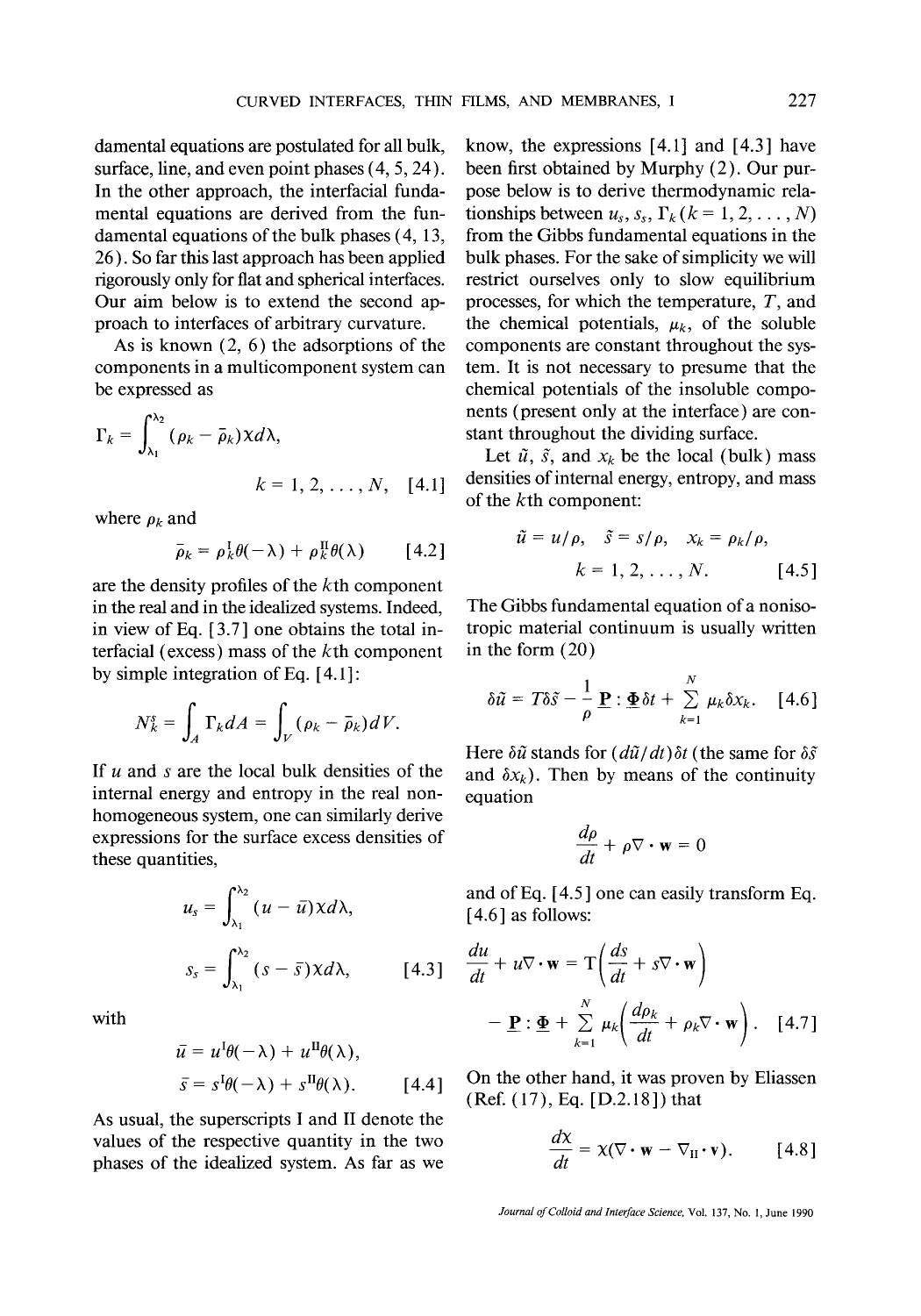By means of Eq. [4.8] one can easily prove that the equation

$$
\chi \bigg( \frac{du}{dt} + u \nabla \cdot \mathbf{w} \bigg) = \frac{d(u\chi)}{dt} + u \chi \nabla_{\mathbf{H}} \cdot \mathbf{v} \quad [4.9]
$$

is identically satisfied. In the idealized system instead of Eqs. [4.7] and [4.9] one has

$$
\frac{du^{Y}}{dt} + u^{Y} \nabla \cdot \mathbf{w} = \mathbf{T} \left( \frac{ds^{Y}}{dt} + s^{Y} \nabla \cdot \mathbf{w} \right)
$$

$$
- \underline{\mathbf{P}}^{Y} : \underline{\Phi} + \sum_{k=1}^{N} \mu_{k} \left( \frac{d\rho_{k}^{Y}}{dt} + \rho_{k}^{Y} \nabla \cdot \mathbf{w} \right),
$$

$$
Y = \mathbf{I} \cdot \mathbf{H} = \mathbf{I} \cdot \mathbf{A} \cdot \mathbf{I} \cdot \mathbf{A} \cdot \mathbf{I} \cdot \mathbf{A} \cdot \mathbf{I} \cdot \mathbf{A} \cdot \mathbf{I} \cdot \mathbf{A} \cdot \mathbf{I} \cdot \mathbf{A} \cdot \mathbf{I} \cdot \mathbf{A} \cdot \mathbf{I} \cdot \mathbf{A} \cdot \mathbf{I} \cdot \mathbf{A} \cdot \mathbf{I} \cdot \mathbf{A} \cdot \mathbf{I} \cdot \mathbf{A} \cdot \mathbf{I} \cdot \mathbf{A} \cdot \mathbf{I} \cdot \mathbf{A} \cdot \mathbf{I} \cdot \mathbf{A} \cdot \mathbf{I} \cdot \mathbf{A} \cdot \mathbf{I} \cdot \mathbf{A} \cdot \mathbf{I} \cdot \mathbf{A} \cdot \mathbf{I} \cdot \mathbf{A} \cdot \mathbf{I} \cdot \mathbf{A} \cdot \mathbf{I} \cdot \mathbf{A} \cdot \mathbf{I} \cdot \mathbf{A} \cdot \mathbf{I} \cdot \mathbf{A} \cdot \mathbf{I} \cdot \mathbf{A} \cdot \mathbf{I} \cdot \mathbf{A} \cdot \mathbf{I} \cdot \mathbf{A} \cdot \mathbf{I} \cdot \mathbf{A} \cdot \mathbf{I} \cdot \mathbf{A} \cdot \mathbf{I} \cdot \mathbf{A} \cdot \mathbf{I} \cdot \mathbf{A} \cdot \mathbf{I} \cdot \mathbf{A} \cdot \mathbf{I} \cdot \mathbf{A} \cdot \mathbf{I} \cdot \mathbf{A} \cdot \mathbf{I} \cdot \mathbf{A} \cdot \mathbf{I} \cdot \mathbf{A} \cdot \mathbf{I} \cdot \mathbf{A} \cdot \mathbf{I} \cdot \mathbf{A} \cdot \mathbf{I} \cdot \math
$$

and

$$
x\left(\frac{du^{Y}}{dt} + u^{Y} \nabla \cdot \mathbf{w}\right)
$$
  
= 
$$
\frac{d(u^{Y}x)}{dt} + u^{Y}x \nabla_{\mathbf{u}} \cdot \mathbf{v}.
$$
 [4.11]

Then from Eqs. [4.4] and [4.11] one obtains

$$
\chi \left[ \theta(-\lambda) \frac{du^1}{dt} + \theta(\lambda) \frac{du^n}{dt} + \bar{u} \nabla \cdot \mathbf{w} \right]
$$

$$
= \frac{d(\bar{u}\chi)}{dt} + \bar{u}\chi \nabla_{\Pi} \cdot \mathbf{v}. \quad [4.12]
$$

The subtraction of Eq. [4.12] from Eq. [4.9], followed by integration with respect to  $\lambda$ , leads to

$$
\int_{\lambda_1}^{\lambda_2} d\lambda \chi \left[ \frac{du}{dt} - \theta(-\lambda) \frac{du^{\mathrm{I}}}{dt} - \theta(\lambda) \frac{du^{\mathrm{II}}}{dt} + (u - \bar{u}) \nabla \cdot \mathbf{w} \right] = \frac{du_s}{dt} + u_s \nabla \mathbf{u} \cdot \mathbf{v} \quad [4.13]
$$

(see also Eq. [ 4.3 ] ).

Equations of the type of Eq. [4.13] can be derived also for the entropy and mass densities, s and  $\rho_k$ ,  $k = 1, 2, \ldots, N$ . Then from Eqs. [4.7] and [4.9] one easily derives

$$
\frac{du_s}{dt} + u_s \dot{\alpha} = T \left( \frac{ds_s}{dt} + s_s \dot{\alpha} \right) - \int_{\lambda_1}^{\lambda_2} \underline{\mathbf{P}}^x : \underline{\Phi} d\lambda
$$

$$
+ \sum_{k=1}^N \mu_k \left( \frac{d\Gamma_k}{dt} + \Gamma_k \dot{\alpha} \right), \quad [4.14]
$$

*Journal of Colloid and Interface Science,* Vol. 137, No. 1, June 1990

where Eqs. [2.16], [3.9], [4.1], and [4.31 have been used. The multiplication of Eq. [ 4.14 ] by  $\delta t$  in view of Eqs. [3.11], [3.16], and [3.17] leads to the interfacial fundamental equation

$$
\delta u_s = T \delta s_s + \sum_{k=1}^N \mu_k \delta \Gamma_k + (\gamma - \omega_s) \delta \alpha + \zeta \delta \beta + B \delta H + \Theta \delta D, \quad [4.15]
$$

where

$$
\omega_s = u_s - T s_s - \sum_{k=1}^N \mu_k \Gamma_k \qquad [4.16]
$$

 $Y = I$ , II, [4.10] is the interfacial density of the grand thermodynamical potential. If the interface is an ideal two-dimensional fluid and the adsorbed matter is soluble in the bulk phases, then  $\gamma$  $= \omega_s, \zeta = 0$ , and Eq. [4.16] transforms into (6)

$$
\delta u_s = T \delta s_s + \sum_{k=1}^N \mu_k \delta \Gamma_k + B \delta H + \Theta \delta D.
$$
 [4.17]

The interfacial density of the free energy is

$$
f_s = u_s - T s_s = \omega_s + \sum_{k=1}^N \mu_k \Gamma_k. \quad [4.18]
$$

Then the fundamental equation [4.15 ] can be rewritten in the form

$$
\delta f_s = -s_s \delta T + \sum_{k=1}^N \mu_k \delta \Gamma_k + (\gamma - \omega_s) \delta \alpha + \zeta \delta \beta + B \delta H + \Theta \delta D. \quad [4.19]
$$

## *(b) Discussion*

If all components present at the interface are soluble at least in one of the neighboring bulk phases, then  $\gamma = \omega_s$  and the term with  $\delta \alpha$  in Eqs. [4.15] and [4.19] will disappear. However, if there are insoluble components at the interface, which are not in contact with a bulk reservoir containing these components, then the respective variations  $\delta \Gamma_k$  should be connected somehow with the interfacial dilation  $\delta \alpha$ . Some additional information can be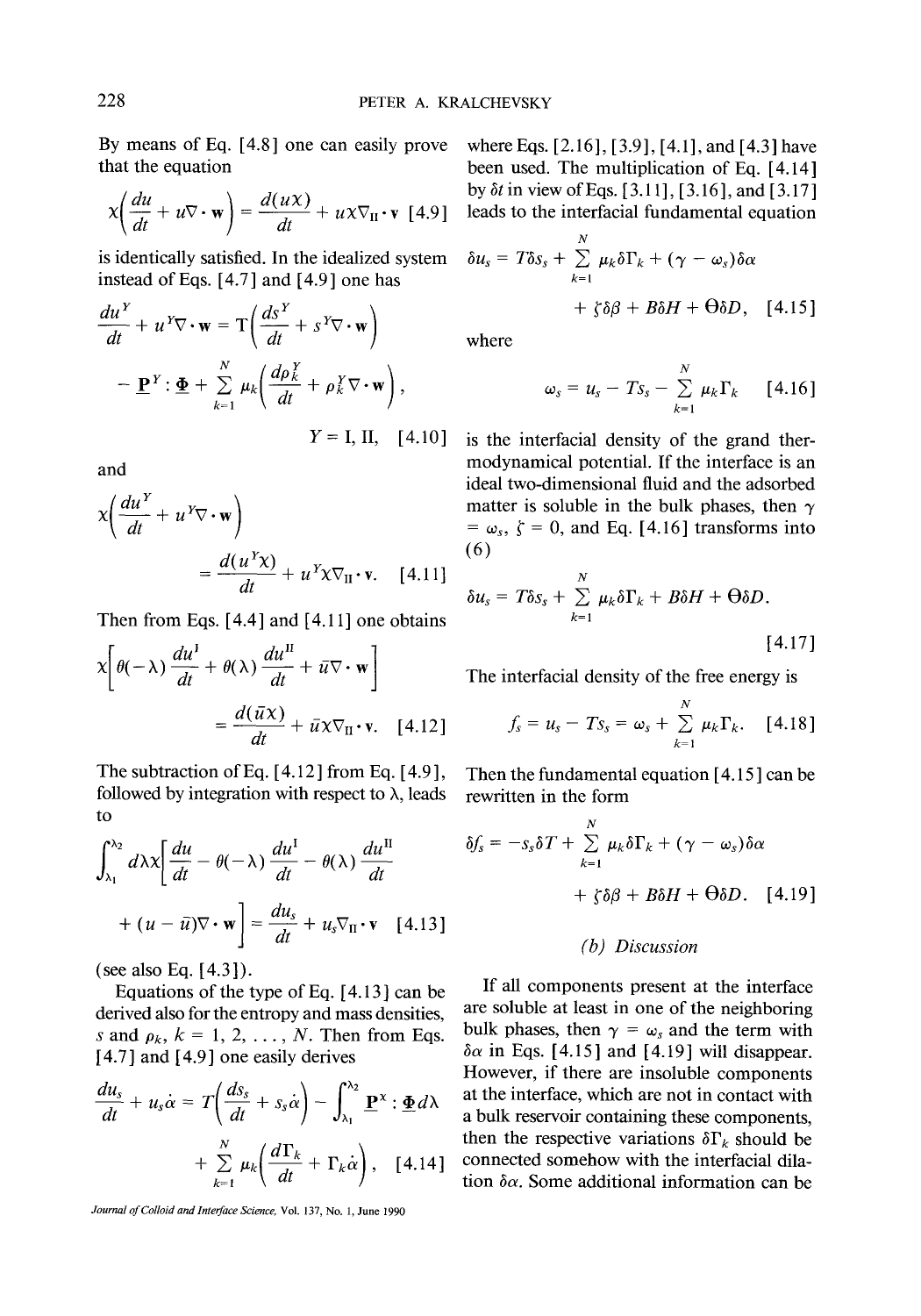gained by means of the interfacial mass balance equation of an insoluble component

$$
\frac{d\Gamma_k}{dt} + \Gamma_k \nabla_{\Pi} \cdot \mathbf{v} = -\nabla_{\Pi} \cdot \mathbf{I}_k^s, \quad [4.20]
$$

where  $I_k^s = \Gamma_k(\mathbf{v}_k - \mathbf{v})$  is the mass current due to surface difusion with  $v_k$  being the velocity of the kth surface component. We deal with an insoluble adsorbed component and that is why we have omitted the contribution of the mass exchange between the bulk and the interface in Eq. [4.20]. It is known that the righthand side of Eq. [4.20] represents the mass current due to the surface diffusion. Let us multiply this equation by *6t.* In view of Eqs.  $[2.16]$  and  $[3.17]$  we obtain

$$
\delta\Gamma_k = -\Gamma_k \delta\alpha - \delta\Lambda_k, \qquad [4.21]
$$

where

$$
\delta\Lambda_k = (\nabla_{\mathrm{II}} \cdot \mathbf{I}_k^s) \delta t = \{ \nabla_{\mathrm{II}} \cdot [\Gamma_k(\mathbf{v}_k - \mathbf{v})] \} \delta t.
$$

 $\delta \Lambda_k$  is the elementary amount of matter transported by surface diffusion. The experiments show  $(11, 27, 28)$  that a change in the shape of the interface can produce redistribution of the adsorbed matter: depending on their shape the molecules of some adsorbed components prefer to occupy those parts of the area which have positive values of the mean curvature,  $H$ , whereas the molecules of other components concentrate around places with negative H. Therefore, a deformation, which causes extension of one of the adsorbed components could lead to compression of another adsorbed component. This redistribution gives rise to the increment  $\delta \Lambda_k$  even for quasistatic processes.

When the composition of the insoluble surface mixture is uniform throughout the interface (i.e., the composition does not depend on the local curvature), then  $\delta \Lambda_k = 0$  and one obtains from Eq. [4.21]

$$
\delta\Gamma_k = -\Gamma_k \delta\alpha,
$$
  

$$
k = M + 1, M + 2, ..., N. \quad [4.22]
$$

It is supposed here that the adsorbed components with  $k = M + 1$ ,  $M + 2$ , ..., N are insoluble in the bulk phases. In view of Eq.  $[4.22]$  one can transform Eq.  $[4.19]$  to read

$$
\delta \hat{\omega}_s = -s_s \delta T - \sum_{k=1}^M \Gamma_k \delta \mu_k + (\gamma - \hat{\omega}_s) \delta \alpha + \zeta \delta \beta + B \delta H + \Theta \delta D, \quad [4.23]
$$

where

$$
\hat{\omega}_s = \omega_s + \sum_{k=M+1}^{N} \Gamma_k \mu_k = f_s - \sum_{k=1}^{M} \Gamma_k \mu_k
$$
\n[4.24]

is the surface density of the modified grand potential (cf. Eq. [4.18]). The chemical potentials of the soluble components are appropriate parameters of the thermodynamic state, because they are determined by the composition in the bulk phases. In particular, one can derive from Eq. [4.23] a version of the Shuttleworth (20, 29) equation:

$$
\gamma = \hat{\omega}_s + \left(\frac{\partial \hat{\omega}_s}{\partial \alpha}\right)_{T, \beta, H, D, \mu_1, \ldots, \mu_M} \quad [4.25]
$$

The derivative in Eq. [4.25] is zero only at equilibrium spreading (contact with reservoir of the insoluble adsorbed component) or when there are no adsorbed insoluble components at all (see Refs. (30, 31)).

#### 5. CONDITIONS FOR INTERFACIAL MECHANICAL EQUILIBRIUM

### *(a) Derivation by Variational Principle*

The integral excess interfacial free energy and its first variation are

$$
F^{s} = \int_{A} f_{s} dA,
$$

$$
\delta F^{s} = \delta \int_{A} f_{s} dA = \int_{A} (\delta f_{s} + f_{s} \delta \alpha) dA,
$$

where we used the fact that  $\delta \alpha = \delta (dA)/dA$ . The substitution of  $f_s$  and  $\delta f_s$  from Eqs. [4.18] and [4.19 ], and the assumption that the temperature and the chemical potentials as well as their variations are uniform throughout the interface, yield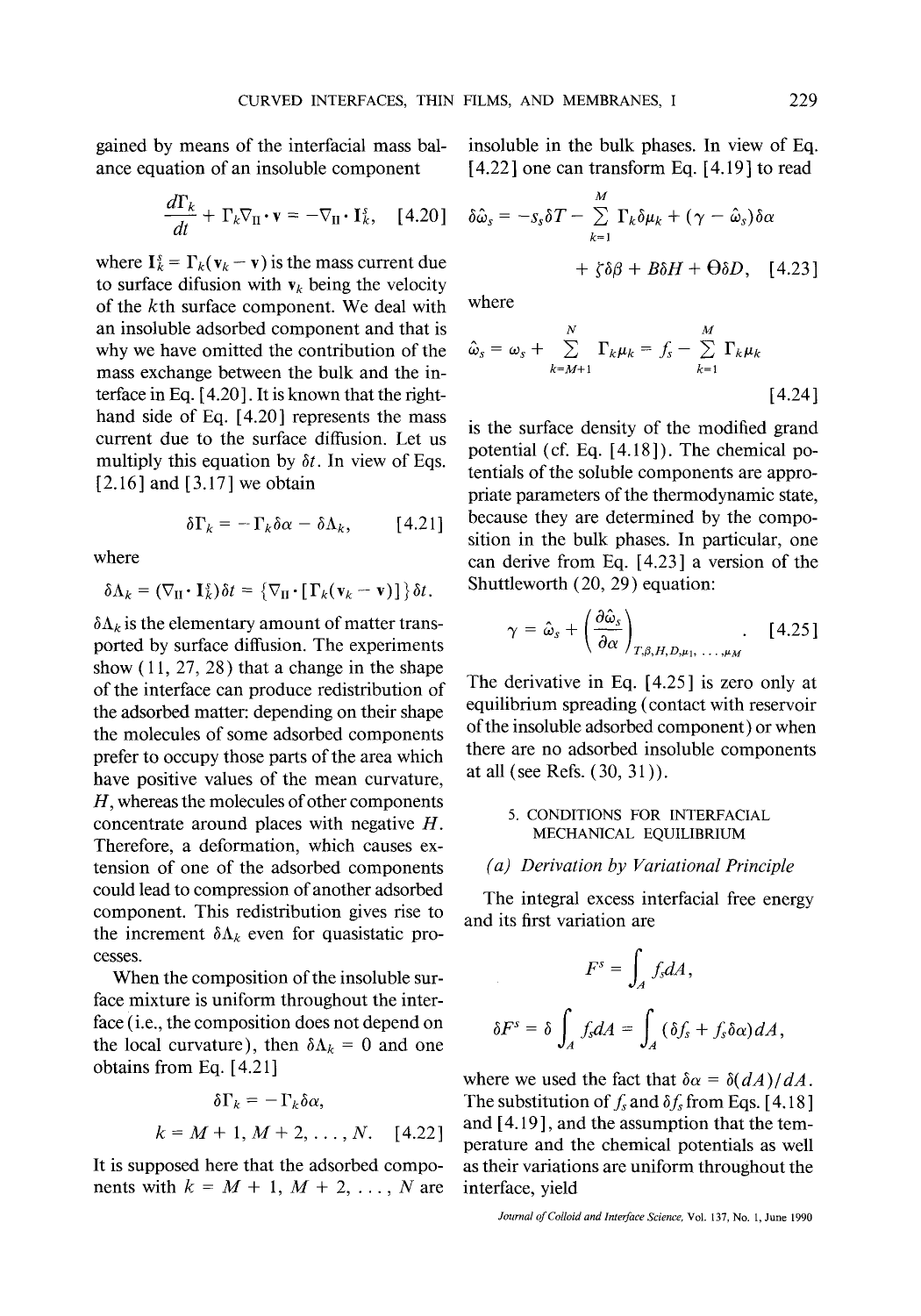$$
\delta F^{s} = -S^{s} \delta T + \sum_{k=1}^{N} \mu_{k} \delta N_{k}
$$

$$
+ \int_{A} (\gamma \delta \alpha + \zeta \delta \beta + B \delta H + \Theta \delta D) dA, [5.1]
$$

where

$$
S^{s} = \int_{A} s^{s} dA \quad \text{and} \quad N_{k}^{s} = \int_{A} \Gamma_{k} dA,
$$

$$
k = 1, 2, ..., N \quad [5.2]
$$

are the total interfacial amounts of entropy and mass of the different components. The variation in the free energy of the two bulk phases of the idealized system is

$$
\delta F^{b} = -(S^{I} + S^{II})\delta T + \sum_{k=1}^{N} \mu_{k}\delta(N_{k}^{I} + N_{k}^{II})
$$

$$
- P^{I}\delta V^{I} - P^{II}\delta V^{II}, \quad [5.3]
$$

where  $S^Y$ ,  $N_k^Y$ ,  $V^Y$  ( $Y = I$ , II) stand for the entropy, the mass of the kth component, and the volume of the bulk phase Y. The total amounts of the respective quantities for all the system are

$$
F = F^{b} + F^{s}, \quad S = S^{I} + S^{II} + S^{s},
$$

$$
V = V^{I} + V^{II},
$$

$$
N_{k} = N_{k}^{I} + N_{k}^{II} + N_{k}^{s}, \quad k = 1, 2, ..., N.
$$

Then the summation of Eqs. [5.1] and [5.3] yields

$$
\delta F = -S\delta T + \sum_{k=1}^{N} \mu_k \delta N_k
$$
  
-  $(P^{\mathrm{I}} - P^{\mathrm{II}}) \delta V^{\mathrm{I}} - P^{\mathrm{II}} \delta V + \int_{A}$   
×  $(\gamma \delta \alpha + \zeta \delta \beta + B \delta H + \Theta \delta D) dA$ . [5.4]

When deriving Eq. [ 5.4 ] we supposed that all chemical potentials are uniform throughout the system; if some components are present only in the film (interface), their chemical potentials are uniform throughout the film (interface).

Now, let the elementary process in the system be a deformation of the interface

$$
\delta \mathbf{R} = \zeta^{\mu} \mathbf{a}_{\mu} + \eta \mathbf{n} \qquad [5.5]
$$

 $(R)$  is the running position vector of the dividing surface and  $n$  is its unit running normal) at fixed boundaries

$$
\zeta^1 = \zeta^2 = \eta = 0,
$$
  

$$
\eta_{,\mu} = 0 \quad \text{over the contour } C \quad [5.6]
$$

 $(\zeta^{\mu} = v^{\mu}\delta t$  and  $\eta = v^{[n]}\delta t$  are infinitesimal quantities and  $C$  is the contour comprising the surface). T, V, and  $N_k$  ( $k = 1, 2, \ldots, N$ ) are constant during such a process and hence

$$
\delta F = -(P^{\rm I} - P^{\rm II}) \int_A \eta dA
$$
  
+ 
$$
\int_A (\gamma \delta \alpha + \zeta \delta \beta + B \delta H + \Theta \delta D) dA.
$$
 [5.7]

By multiplication of Eqs. [2.11], [2.12], [2.26], and [2.27] by  $\delta t$  one obtains

$$
\delta \alpha = a^{\mu\sigma} \zeta_{\mu,\sigma} - 2H\eta,
$$
  
\n
$$
\delta \beta = q^{\mu\sigma} \zeta_{\mu,\sigma} - 2D\eta,
$$
  
\n
$$
\delta H = H_{,\mu} \zeta^{\mu} + (H^2 + D^2)\eta + \frac{1}{2} a^{\mu\sigma} \eta_{,\mu\sigma},
$$
  
\n
$$
\delta D = D_{,\mu} \zeta^{\mu} + 2HD\eta + \frac{1}{2} q^{\mu\sigma} \eta_{,\mu\sigma}.
$$

These equations in conjunction with the equilibrium condition  $\delta F = 0$  yield

$$
0 = \int_A \left[ (\gamma a^{\mu\sigma} + \zeta q^{\mu\sigma}) \zeta_{\mu,\sigma} \right]
$$
  
+ 
$$
(BH_{,\mu} + \Theta D_{,\mu}) \zeta^{\mu} \right] dA
$$
  
+ 
$$
\int_A \left\{ \left[ P^{\Pi} - P^{\Pi} - 2H\gamma - 2D\zeta \right] + (H^2 + D^2)B + 2HD\theta \right] \eta
$$
  
+ 
$$
\frac{1}{2} (Ba^{\mu\sigma} + \Theta q^{\mu\sigma}) \eta_{,\mu\sigma} \right\} dA.
$$
 [5.8]

Using the known Green theorem (19) one can represent the surface integrals in Eq. [5.8], which contain the derivatives  $\zeta_{\mu,\sigma}$  and  $\eta_{,\mu\sigma}$  in the integrand, as sums of surface integrals containing  $\zeta_{\mu}$  and  $\eta$ , and line integrals over the contour  $C$ . The integrals over  $C$  are equal to zero due to Eq. [ 5.6 ]. Moreover, the variations  $\zeta_{\mu}$  ( $\mu$  = 1, 2) and  $\eta$  are independent. Then by setting the coefficients before  $\zeta_{\mu} (\mu = 1, 2)$  and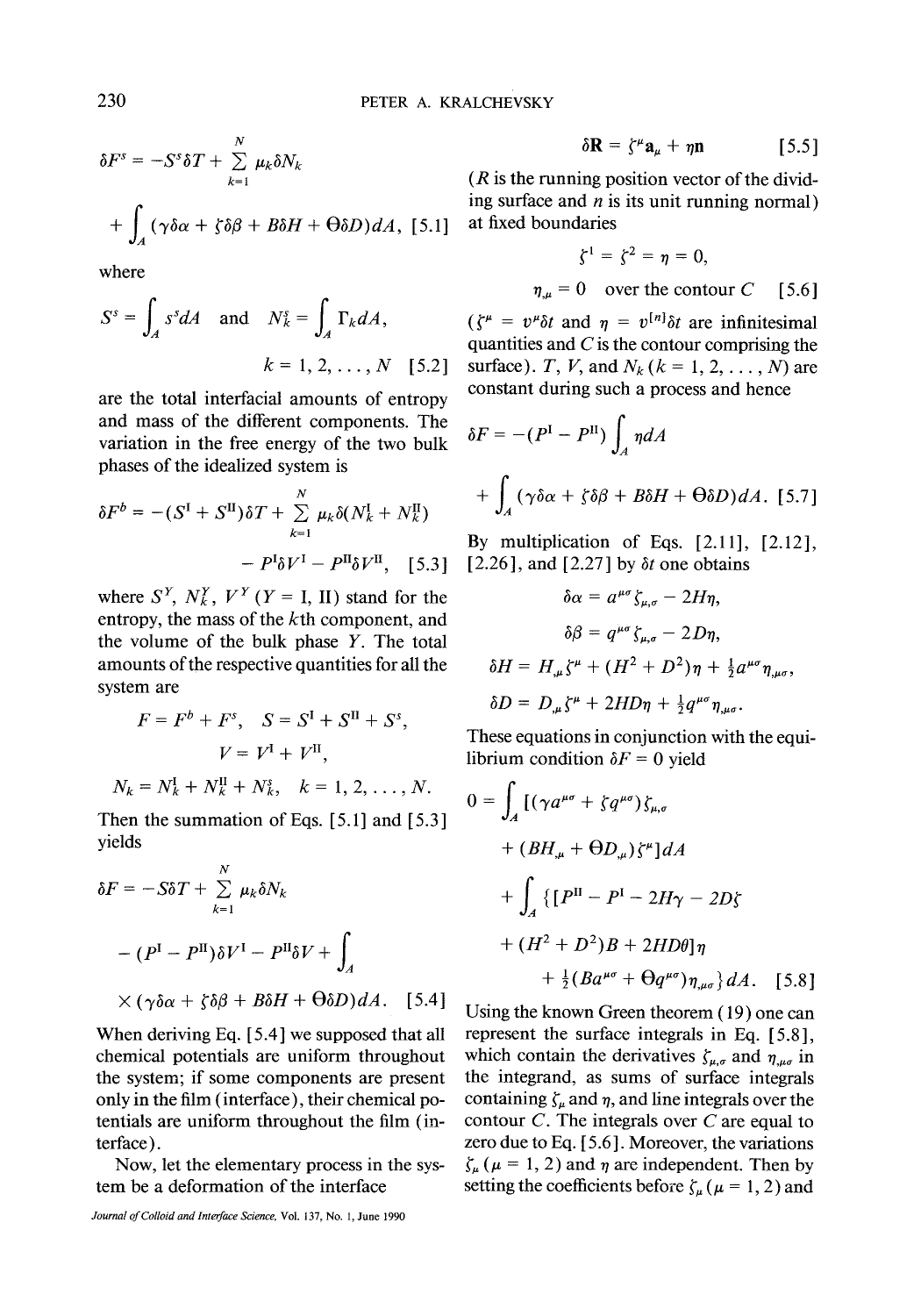$n$  equal to zero one finally obtains the soughtfor conditions for mechanical equilibrium:

$$
\gamma_{,\mu} + \zeta_{,\sigma} q_{\mu}^{\sigma} = BH_{,\mu} + \Theta D_{,\mu}, \quad \mu = 1, 2; [5.9]
$$
  
-2H $\gamma$  - 2D $\zeta$  + (H<sup>2</sup> + D<sup>2</sup>)B + 2HD $\Theta$   
+  $\frac{1}{2}$ (a <sup>$\mu\sigma$</sup> B<sub>, $\mu\sigma$</sub>  + q <sup>$\mu\sigma$</sup>  $\Theta_{,\mu\sigma}$ ) = P<sup>I</sup> - P<sup>II</sup> [5.10]

which must hold in each point of the dividing surface. More precisely, Eq. [5.11] is a condition for tangential and Eq. [ 5.12 ] for normal equilibrium. (Murphy (2) has erroneously considered  $\eta$  and  $\eta_{\mu\sigma}$  as being independent variations and thus the number of equations obtained by him is greater than the real number of the independent variations.)

### *(b) Discussion*

Equation [5.10] is a generalized form of the Laplace equation [1.4]. Except for the last term in the left-hand side of Eq. [ 5.10 ] it was obtained by Buff (9, 10) from a phenomenological expression for the surface stress tensor postulated by him. Indeed, by means of Eqs. [1.21, [3.21], and [3.22] Eq. [5.10] (irrespective of the term with the second derivatives) can be transformed to read

$$
-c_1\gamma_1 - c_2\gamma_2 + c_1^2B_1 + c_2^2B_2 = P^{\rm I} - P^{\rm II},
$$

which is the result of Buff $(9, 10)$ . (Note that in Refs. (9, 10) Buff accounts also for the weight of the interface, which is neglected here.) However, the tangential balance in Ref. (10)

$$
(\gamma - BH)_{,\mu} = 0, \quad \mu = 1, 2,
$$

differs significantly from our expression (Eq. [5.9]). This could mean that the phenomenological surface stress tensor postulated in Ref. (10) is not entirely correct.

At the surface of tension (see Ref.  $(6)$ ) B  $= \Theta = 0$  and the balance equations [5.9] and [5.10] considerably simplify:

$$
(\gamma a^{\mu\sigma} + \zeta q^{\mu\sigma})_{,\sigma} = 0, \quad \mu = 1, 2; \quad [5.11]
$$

$$
-2H\gamma - 2D\zeta = P^{I} - P^{II}. \quad [5.12]
$$

If the coordinate lines are chosen to be the lines of curvature, from Eqs. [ 2.7 ], [ 3.21 ], and [5.11] one obtains

$$
(\gamma_1)_{,1} = 0
$$
,  $(\gamma_2)_{,2} = 0$ , [5.13]

which means that one of the  $\gamma_i$ 's ( $i = 1, 2$ ) must be constant along the lines of maximum curvature and the other must be constant along the lines of minimum curvature. Moreover,  $c_i = -1/R_i$  ( $i = 1, 2$ ), where  $R_1$  and  $R_2$ are the two principal radii of curvature. Then Eq. [5.12] along with Eq. [1.2] leads to

$$
\gamma(1/R_1 + 1/R_2) + \zeta(1/R_1 - 1/R_2)
$$
  
=  $P^I - P^{II}$ . [5.14]

If the shearing tension  $\zeta$  is zero (the interface is a two-dimensional fluid), Eq. [5.14] reduces to the usual Laplace equation. In addition,  $\zeta$ = 0 yields  $\gamma_1 = \gamma_2 = \gamma$  and then Eq. [5.13] shows that in this case  $\gamma$  must be constant throughout the whole interface.

### 6. CONCLUDING REMARKS

An investigation of the interfacial rate-ofstrain tensor,  $\mathbf{d}$ , and of the mechanical work for interfacial deformation is presented in this paper. The interfacial shear deformation was characterized by a scalar parameter  $\beta$ . The important special case, when the tensor d is diagonal in the basis of the principal curvatures, was considered in more detail. The interfacial stretching and shearing tensions,  $\gamma$ and  $\zeta$ , and the interfacial bending and torsion moments, B and  $\Theta$ , were expressed as integrals over the components of the pressure tensor. These expressions are more general than the respective equations of Buff (10) and Murphy (2).

The Gibbs fundamental equations of an interface are derived in Section 4 from the fundamental equations of the bulk phases. Then by variation of the total free energy of the system the interfacial conditions for mechanical equilibrium which generalize the equations obtained earlier by Buff(10) are derived. The normal balance equation reduces to the known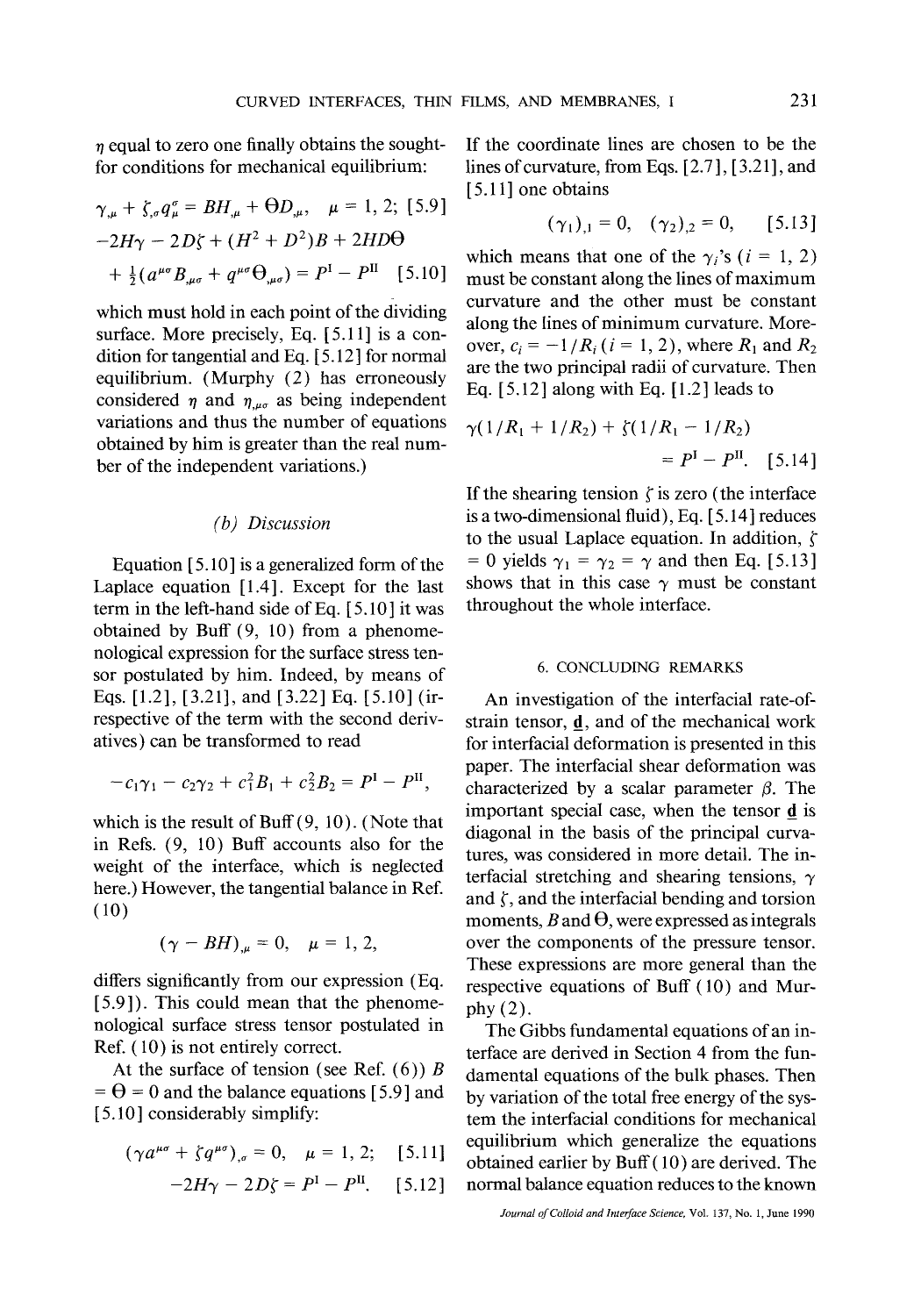Laplace equation when  $B = \Theta = 0$ . The last relation is satisfied at a special dividing surface, the so-called "surface of tension."

#### APPENDIX

In view of Eqs.  $[2.10]$  and  $[3.4]$  one has

$$
\mathbf{w} = \mathbf{a}^{\mu} \mathbf{w}_{\mu} + \mathbf{n} v^{\lfloor n \rfloor},
$$
  

$$
w_{\mu} = v_{\mu} - \lambda (b_{\mu}^{\sigma} v_{\sigma} + v_{,\mu}^{\{n\}}).
$$
 [A.1]

The surface gradient of the space vector w is (17)

$$
\nabla_{\mathbf{H}}\mathbf{w} = \mathbf{a}^{\mu}\mathbf{a}^{\nu}(\mathbf{w}_{\nu,\mu} - b_{\mu\nu}v^{[n]}) + \mathbf{a}^{\mu}\mathbf{n}(b_{\mu}^{\sigma}\mathbf{w}_{\sigma} + v_{,\mu}^{[n]}).
$$

Moreover, the space gradient operator can be represented in the form ( 17 )

$$
\nabla = \frac{1}{\chi}\,\underline{\mathbf{L}}\boldsymbol{\cdot}\nabla_{\mathbf{II}} + \mathbf{n}\,\frac{\partial}{\partial \lambda}
$$

(cf. Eqs. [3.6] and [3.7]). Then

$$
\nabla \mathbf{w} = \frac{1}{\chi} \left[ (1 - 2\lambda H) a_{\mu\nu} + \lambda b_{\mu\nu} \right] \mathbf{a}^{\mu} \mathbf{a}^{\nu}
$$
  
\n
$$
\times \nabla_{\Pi} \mathbf{w} + \mathbf{n} \frac{\partial \mathbf{w}}{\partial \lambda}
$$
  
\n
$$
= \mathbf{a}^{\mu} \mathbf{a}^{\nu} \left[ (1 - 2\lambda H) w_{\nu,\mu} \right. \newline - (1 - 2\lambda H) b_{\mu\nu} v^{[n]} + \lambda b^{\sigma}_{\mu} w_{\nu,\sigma}
$$
  
\n
$$
- \lambda b^{\sigma}_{\mu} b_{\sigma,\nu} v^{[n]} / \lambda + \mathbf{a}^{\mu} \mathbf{n} \left[ (1 - 2\lambda H) \right. \newline \times b^{\sigma}_{\mu} w_{\sigma} + (1 - 2\lambda H) v^{[n]}_{\mu} \newline + \lambda b^{\sigma}_{\mu} b^{\sigma}_{\nu} w_{\sigma} + \lambda b^{\sigma}_{\mu} v^{[n]}_{\sigma} \right] / \lambda
$$
  
\n
$$
- \mathbf{n} \mathbf{a}^{\mu} \left[ b^{\sigma}_{\mu} v_{\sigma} + v^{[n]}_{\mu} \right]. \quad [A.2]
$$

The substitution of Eq. [A.2] in Eq. [3.3] along with Eq. [ 3.7 ] and the Gauss equation  $b_{\mu}^{\sigma}b_{\sigma}^{\nu} = 2Hb_{\mu}^{\nu} - K\delta_{\mu}^{\nu}$  leads to Eq. [3.8].

By means of Eqs. [2.7], [2.11], [2.12], [2.26], [2.27], [A.1], and the identity  $b_{\mu\nu,\sigma}$  $= b_{\mu\sigma,\nu}$ , one obtains that

$$
A_1 = a^{\mu\nu} w_{\mu,\nu} = \dot{\alpha} + 2Hv^{[n]}
$$

$$
- \lambda (H\dot{\alpha} + D\dot{\beta} + 2\dot{H})
$$

*Journal of Colloid and Interface Science,* Vol. 137, No. 1, June 1990

$$
A_2 = q^{\mu\nu} w_{\mu,\nu} = \beta + 2Dv^{\lfloor n \rfloor}
$$
  
\n
$$
- \lambda (H\dot{\beta} + D\dot{\alpha} + 2D)
$$
  
\n
$$
\bar{B}_1 = \frac{1}{2} a^{\mu\nu} (w_{\mu,\sigma} b^{\sigma}_{\nu} + w_{\nu,\sigma} b^{\sigma}_{\mu}) = HA_1 + DA_2
$$
  
\n
$$
\bar{B}_2 = \frac{1}{2} q^{\mu\nu} (w_{\mu,\sigma} b^{\sigma}_{\nu} + w_{\nu,\sigma} b^{\sigma}_{\mu}) = DA_1 + HA_2
$$
  
\n
$$
C_1 = a^{\mu\nu} (b_{\mu\nu} - \lambda K a_{\mu\nu}) v^{\lfloor n \rfloor} = 2(H - \lambda K) v^{\lfloor n \rfloor}
$$
  
\n
$$
C_2 = q^{\mu\nu} (b_{\mu\nu} - \lambda K a_{\mu\nu}) v^{\lfloor n \rfloor} = 2Dv^{\lfloor n \rfloor}.
$$
  
\nThen it follows from Eq. [3.8] that

 $a^{\mu\nu}\Phi_{\mu\nu} = \frac{1}{\nu} \left[ (1 - 2\lambda H) A_1 + \lambda \bar{B}_1 - C_1 \right]$  $q^{\mu\nu}\Phi_{\mu\nu} = \frac{1}{N} [(1 - 2\lambda H)A_2 + \lambda \bar{B}_2 - C_2],$ [A.3]

where  $\Phi_{uv} = \mathbf{a}_u \cdot \mathbf{\Phi} \cdot \mathbf{a}_v$ . Moreover,  $\mathbf{U}_{II} = a^{\mu \nu}$  $\times$   $\mathbf{a}_u \mathbf{a}_v$ ,  $\mathbf{q} = q^{\mu\nu} \mathbf{a}_u \mathbf{a}_v$ ,  $\mathbf{L} = (1 - 2\lambda H) \mathbf{U}_{\text{II}} + \lambda D\mathbf{q}$ , and one can derive Eq.  $[3.15]$  from Eq.  $[A.\overline{3}]$ by means of some simple but time-consuming calculations.

#### ACKNOWLEDGMENTS

The work is supported by the Committee for Science of Bulgaria. The author is indebted to Referee A for his valuable comments.

#### REFERENCES

- 1. Gibbs, J. W., "The Scientific Papers of J. Willard Gibbs," Vol. I. Dover, New York, 1961.
- 2. Murphy, C. L., PhD thesis, University of Minnesota, 1966. University Microfilms, Ann Arbor, Michigan, 1984.
- 3. Kondo, S., J. *Chem. Phys.* 25, 662 (1956).
- 4. Ono, S., and Kondo, S., "Molecular Theory of Surface Tension in Liquids," *in* "Handbuch der Physik," Vol. X. Springer, Berlin, 1960.
- 5. Rusanov, A. I., "Phase Equilibria and Surface Phenomena." Khimia, Leningrad, 1967 [in Russian ]; "Phasengleichgewichte und Grenzflachenerscheinungen.' Akademie Verlag, Berlin, 1978.
- 6. Ivanov, I. B., and Kralchevsky, P. A., *in* "Thin Liquid Films" (I. B. Ivanov, Ed.), p. 49. Dekker, New York, 1988.
- 7. Tolman, R. C., J. *Chem. Phys.* 16, 758 (1948).
- 8. Buff, F. P., Z *Chem. Phys.* 23, 419 (1955).
- 9. Buff, F. P., "The Theory of Capillarity," *in* "Handbuch der Physik," VoL X, p. 281. Springer, Berlin, 1960.
- 10, Buff, F. P., *Discuss. FaradaySoc.* 30, 52 (1960).
- 11. Evans, A. E., and Skalak, R., *CRC Critical Rev. Bioeng.* 3, 181 (1979).